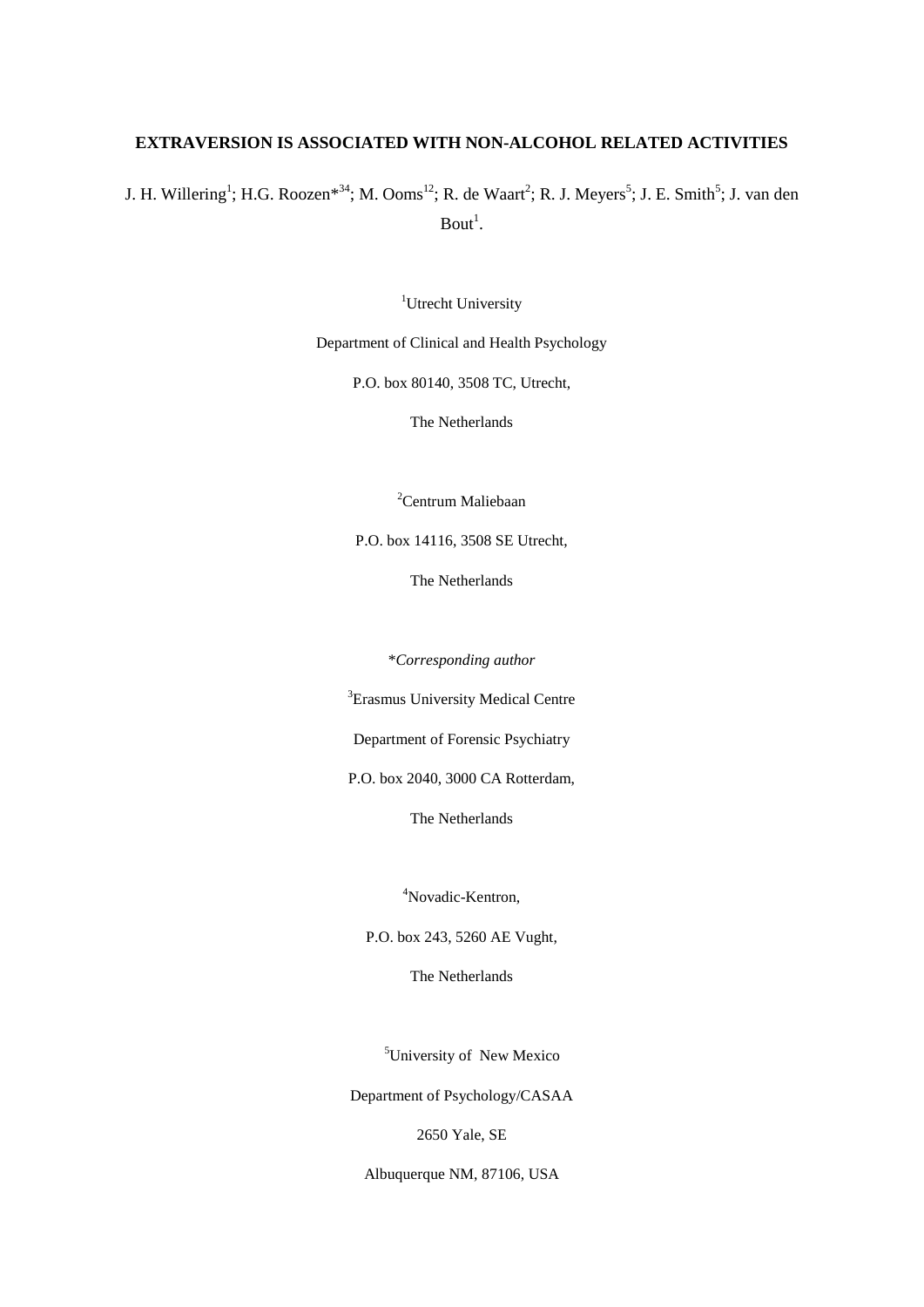### **Abstract**

**BACKGROUND:** The personality trait extraversion is both theoretically and empirically linked with the engagement of healthy pleasant activities, but also with an early onset of alcohol drinking. Therefore the predictive value of extraversion on the engagement of non-substance related activities remains inconclusive in both clinical and non-clinical samples, whereas extraversion is thought to be confounded with other personality aspects such as impulsivity. **OBJECTIVE:** In a nested case control design, by means of correlational and mediational analyses the relationships of extraversion and two facets of impulsivity were investigated on substance/non-substance related activities. **METHODS:** Fifty-two alcohol dependent inpatients and thirty-five healthy controls were recruited and completed the NEO-FFI extraversion scale, the Dickman Impulsivity Inventory (DII) and an adapted version of the Pleasant Activities List (PAL). **RESULTS:** Analyses indicated consistent positive intercorrelations between extraversion, functional impulsivity and non-substance related activities in both patients and controls. Mediational analyses confirmed that extraversion predicted only non-substance related activities. Analogue trends for controls indicated that functional impulsivity mediated the positive association between extraversion and non-substance related activities. In the collapsed sample, a conditional effect of dysfunctional impulsivity on substance related activities was shown. **CONCLUSION:** The present study indicated that extraversion is a discrete predictor of non-substance related activities in both patients and controls.

**Word count abstract:** 206 **Word count text:** 4260

**Key Words:** addiction, activity engagement, alcohol, dysfunctional impulsivity, extraversion, functional impulsivity, mediation.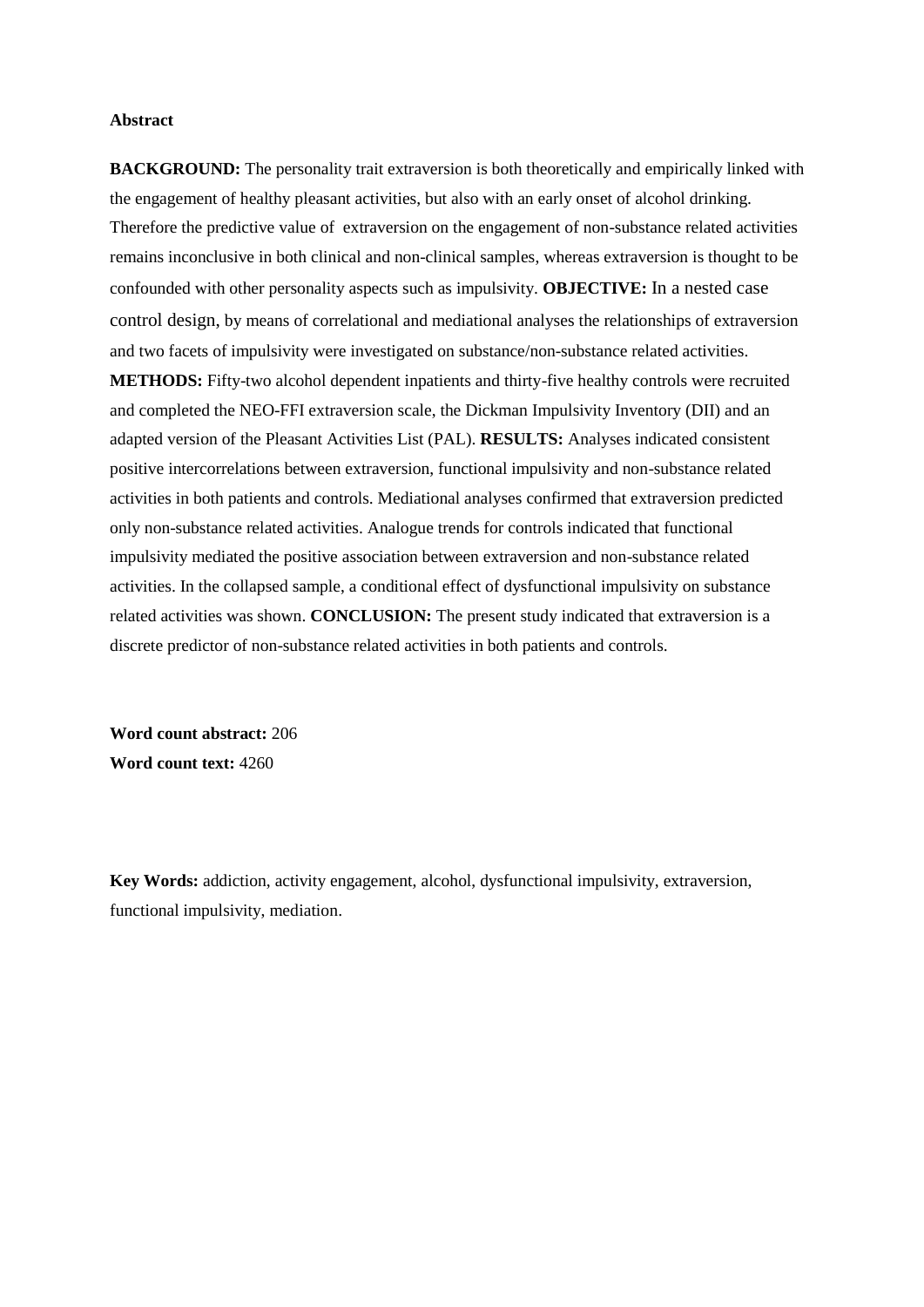### **1. Introduction**

Over the last few decades there has been a growing interest in identifying personality measures that predict alcohol abuse. Although studies generally failed to identify a designated "alcoholic personality," several personality traits have been associated with the initiation and continuation of alcohol use disorders (AUDs). Research on personality correlates consistently showed that neuroticism, impulsivity and extraversion emerged in the literature as key factors in patients with AUDs (Sher, Grekin & Williams, 2005). A strong link between neuroticism and alcohol problems has been demonstrated (Ball, 2002; Ball, 2004; Brooner, Templer, Svikis, Schmidt & Monopolis, 1990; Khan, Jacobson, Gardner, Prescott & Kendler, 2005; McGue, Slutske, Taylor & Lacono, 1997; Meszaros, Willinger, Fischer, Schonbeck & Aschauer, 1996; Sher & Trull, 1994; Sher, Trull, Bartholow & Vieth, 1999; Trull, Waudby & Sher, 2004). Also impulsivity, characterized by a loss of inhibitory control, plays a prominent role in the development and maintenance of AUDs (Clark, Vanyukov & Cornelius, 2002; Congdon & Canli, 2005; Dawes, Tarter & Kirisci, 1997; de Wit, 2008; Dick et al., 2010; Habeych, Folan, Luna & Tarter, 2006; Sher & Trull, 1994; Verdejo-Garcia, Lawrence & Clark, 2008; Vuchinich & Simpson, 1998).

A link between extraversion and substance dependence has also been demonstrated, albeit somewhat weaker and less straightforward as compared to neuroticism and impulsivity. Extraversion has been implicated in the early onset of AUDs (Hill, Shen, Lowers, & Locke, 2000; Hill & Yuan, 1999). Moreover, there is evidence that extraversion is associated with heavy alcohol drinking (Martsh  $\&$ Miller, 1997) and alcohol-related problems (Flory, Lynam, Milich, Leukeveld & Clayton, 2002) in non-clinical samples. Other studies found inverse associations, whereby low levels of extraversion were found to be a risk factor for relapse in patients with AUDs, six months after treatment (Bottlender & Soyka, 2005), or failed to find a meaningful association between extraversion and AUDs (LoCastro, Spiro, Monnelly & Ciraulo, 2000; Stacy & Newcomb, 1998). Hence, the role of extraversion on drinking outcomes remains inconclusive due to the inconsistent findings in both clinical and non-clinical samples.

Conversely, extraversion has also been linked to physical and social activity engagement in nonclinical samples (Diener, Larsen & Emmons, 1984; Eysenck, Nias & Cox, 1982; Furnham, 1981; Kirkcaldy & Furnham, 1991; Lu & Hu, 2005). According to Eysencks' theory (1985) extraverts are chronically under aroused and consequently seek activities that provide the maximum opportunity for excitement. Extraversion plays an important role in patients' engagement in pleasant activities and perceived pleasure (Eysenck, 1967; Roozen, Evans, Wiersema & Meyers, 2009). Besides, extraversion has been connected with activation within pleasure-reward-sensitive regions (Carver, Sutton, & Scheier, 2000; Depue & Collins, 1999). Building upon these findings, quality of life appears to be associated with activity engagement (Eklund & Leufstadius, 2007; Law, Steinwender & Leclair,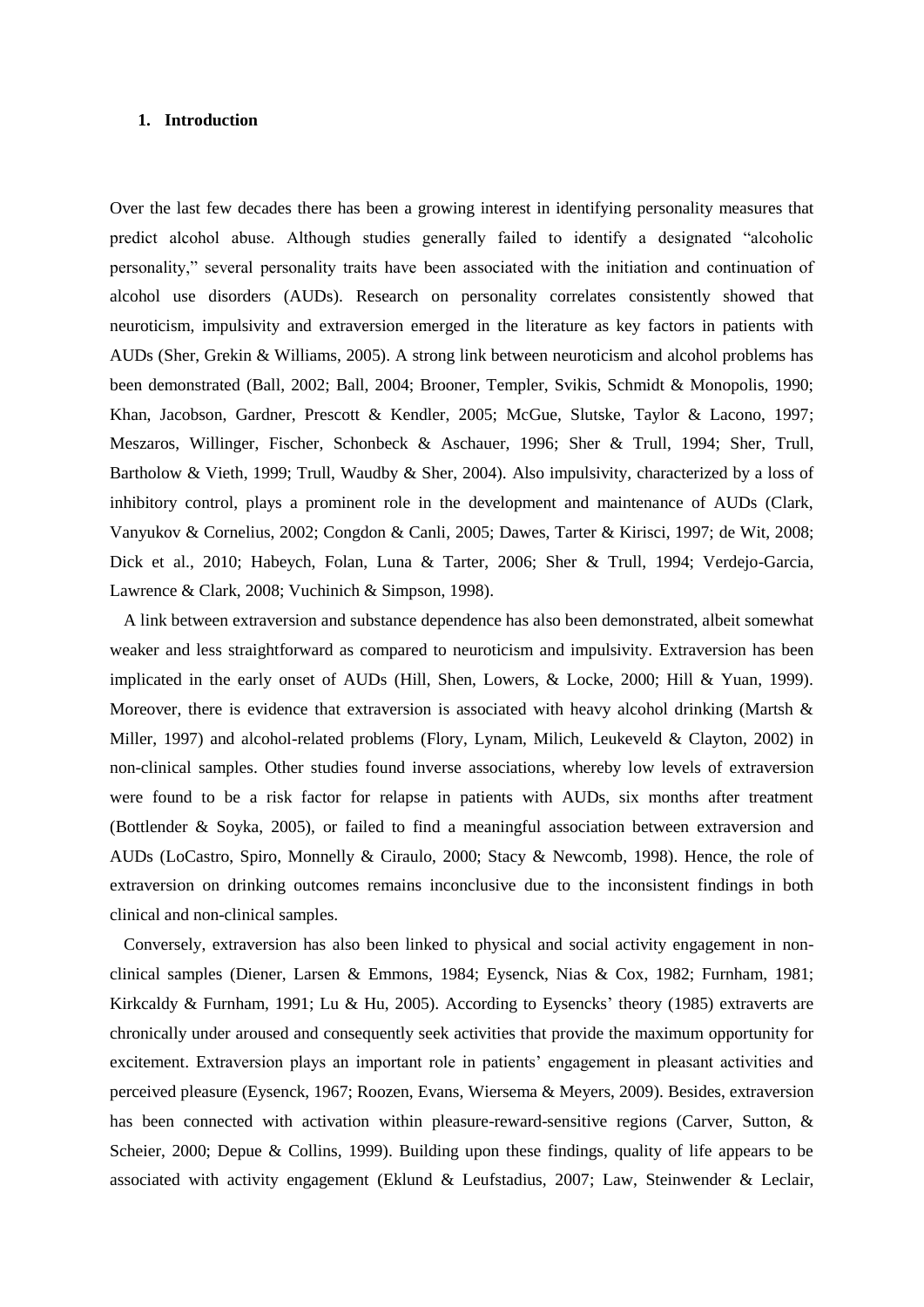1998). Such engagement in valued and pleasant activities has recently been estimated to account for 40% of the variance in well-being (Lyubomirsky, Sheldon, & Schkade, 2005). Activity participation is positively related to the quality of life among people with psychiatric disorders (Eklund & Bäckström, 2005; Rüesch Graf, Meyer, Rössler, & Hell, 2004). Consequently, the engagement in pleasant activities may be a third-variable explanation of the extraversion-quality of life relation.

It has been found that extraversion is positively associated with self-reported non-substance related activities in patients with substance use disorder (Roozen et al., 2009). However, it cannot be ruled out that these designated non-substance related activities occurred while participants were actively drinking alcohol or using illicit drugs. From that perspective substance abuse could have contributed as a secondary reinforcer to the level of engagement in the activity and to the enjoyability ratings. Therefore it remains inconclusive whether extraversion acted as a discrete predictor variable for substance related activities or purely non-substance related behavior in patients with substance use disorders.

A controversy exists whether extraversion comprises a unitary construct, since it has been suggested that the extraversion dimension contains both sociability and impulsivity components (Anderson & Revelle, 1994; Eysenck, 1967). It has been implicated that the suggested sociability component of extraversion may be initially associated with early onset heavy drinking (Sher et al., 2005). Another hypothesis is that high levels of extraversion could be more indicative of the disinhibition component than sociability; both assumed underlying extraversion (Sher et al., 2005). More recently, it has been suggested that extraversion may play an important role in the selection of drinking-relevant environments (Park, Sher, Wood & Krull, 2009). However, it appears that the continuation of heavy drinking is not related to extraversion, but can be attributed to changes in the associations with neuroticism and impulsivity (Littlefield et al., 2009).

It is widely accepted that impulsivity has a multidimensional nature (de Wit, 2008), frequently delineated as a loss of inhibitory control or lack of "brake" (Stanford, Mathias, Dougherty, Lake, Anderson & Patton, 2009). In a dysfunctional sense it is believed the tendency to act with less forethought than most people with equal ability when this tendency is a source of difficulty (Dickman, 1990). On the other hand, impulsivity could be valuable for making *ad hoc* decisions at well-timed moments (Crews & Boetigger, 2009). That is, impulsiveness is associated with functional features as well (Gullo & Dawe, 2008). Dickman (1990) describes functional impulsivity as 'the tendency to act with relatively little forethought when such a style is optimal. Functional impulsivity appears to be related to extraversion (Chico, 2000; Chico, Tous, Lorenzo-Seva, & Vigil-Colet, 2003) and is weakly correlated with other impulsivity scales (Miller, Joseph & Tudway, 2003).

The present research examined the impact of extraversion on the frequency and rewarding value (i.e. enjoyability) of both alcohol related activities and non-alcohol related activities in an inpatient population of alcohol dependent individuals and healthy controls. An adapted activity self-report measure was used in order to unravel alcohol related activities from non-alcohol related events, and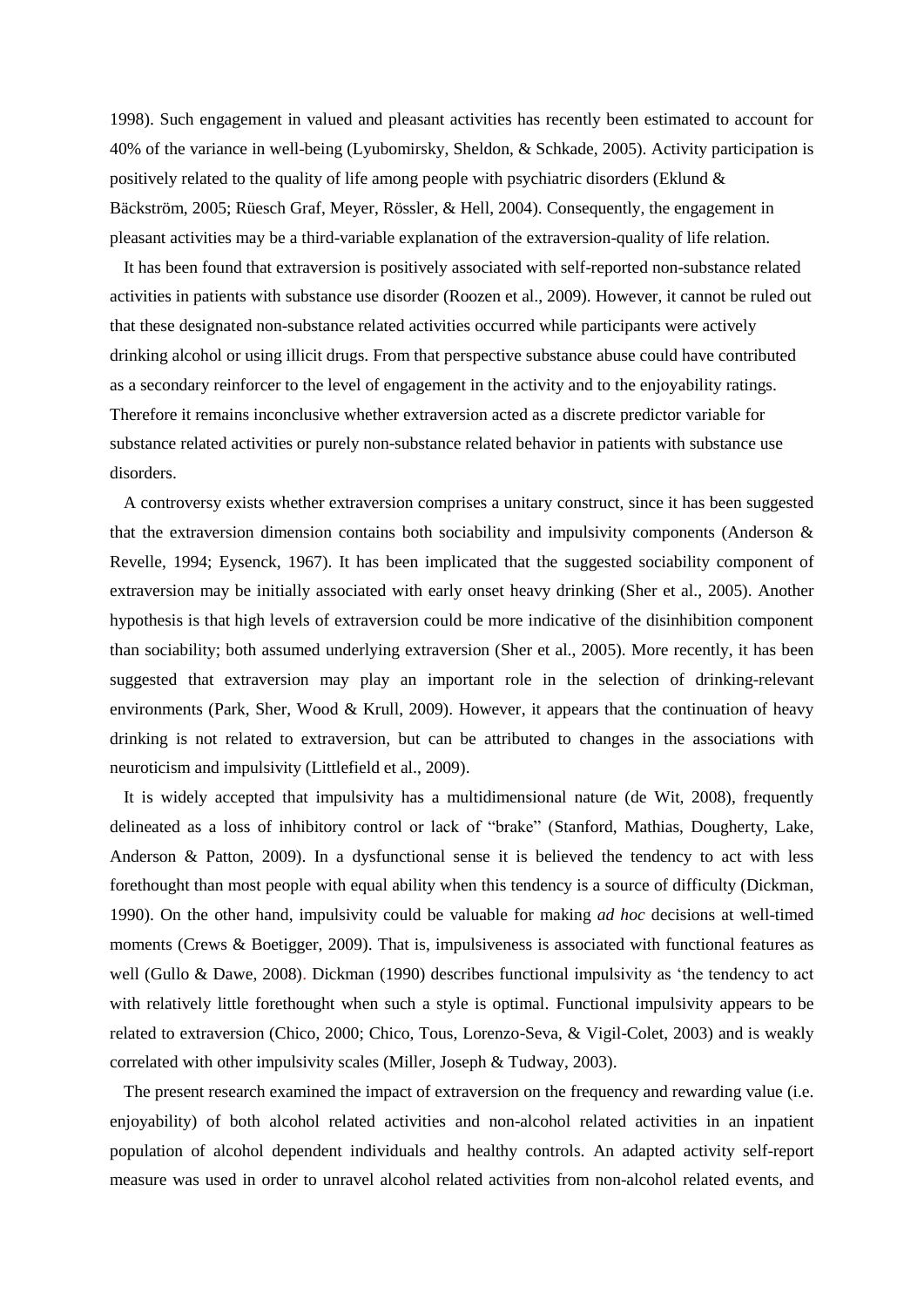subsequently, to determine the proportion of reinforcement received from substance-related activities relative to non-substance related activities (Correia, Simons, Carey, & Borsari, 1998). The activity ratios (proportion of non-substance related activities and substance-related activities), all in terms of frequency and enjoyability as proximal indices of reinforcement, were investigated. Since extraversion is considered a multifaceted construct, two impulsivity constructs (i.e., functional and dysfunctional impulsivity) were included in correlational and mediational analyses to examine the associations and the differential contribution of extraversion on (non-)alcohol related activities.

### **2. Method**

### *2.1 Participants*

By means of a nested case control design, fifty-two actively drinking alcohol dependent patients were recruited, who were consecutively admitted for alcohol-detoxification in the inpatient treatment center in Utrecht, the Netherlands (Centrum Maliebaan). The patient sample consisted of primary alcohol dependent patients according DSM-IV (American Psychiatric Association, 2000) and subsequently their alcohol use was defined as the primary substance that was used  $> 80\%$  of the time during the year that preceded treatment admission (Gonzalez, Bechara, & Martin, 2007; Verdejo-García, Bechara, Recknor, & Pérez-García, 2006). Next to alcohol dependency, inclusion criteria were: 18 years or older, a score equal to or higher than 25 on the Mini Mental State Exam (MMSE; Folstein, Folstein, & McHugh, 1975) to examine their global cognitive functioning, the expression of a clear wish to be become alcohol abstinent, and familiarity with the Dutch language. Several individuals reported a cooccurring substance use disorder (Nicotine 78.8%, Gambling 3.8%, Cocaine 11.5%, Benzodiazepine 9.6%, Cannabis 7.7%, and Amphetamine 3.8%). Furthermore, 5.8% reported poly substance use disorders. Medical doctors and psychiatrists conducted the screening for criteria for substance abuse or dependency by means of clinical interview.

Samples of thirty-five healthy controls were additionally recruited from the similar community setting via word-of-mouth referrals. The mean age of the total sample was 44.26 (SD=11.71) years; 48 % were males, and 94% was European-Caucasian. No group differences were found regarding the matching variables: gender, age and ethnicity (*p*s>.05). Sixty-six percent of the controls were married or living together, compared to 25 % of the patients,  $[\chi^2(1, 87) = 14.30, p < .001]$ . Of the controls, 69 % completed higher education compared to 39% of patients  $[\chi^2(1, 87)=7.59, p<.01.]$ . Also, none of the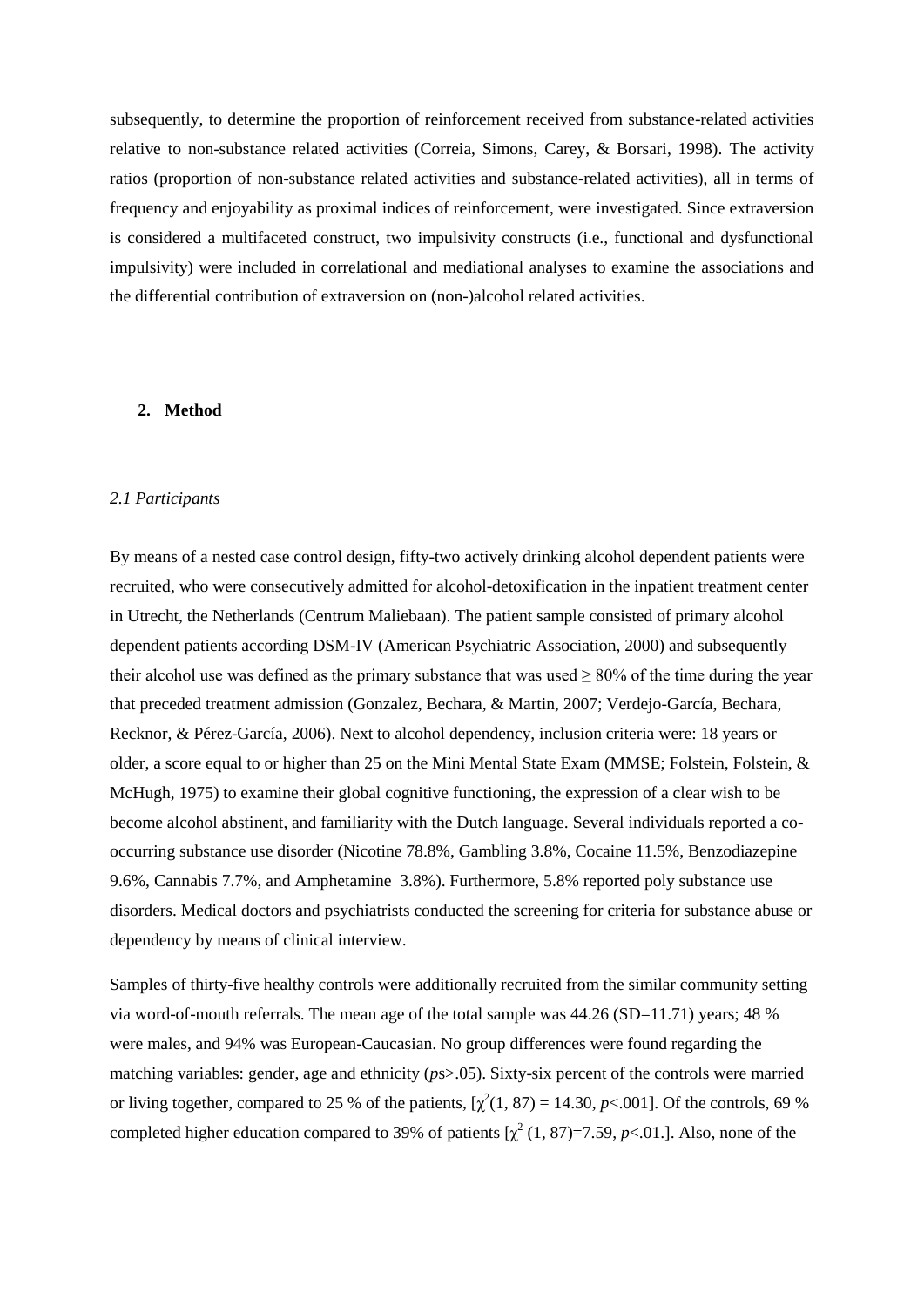healthy controls was unemployed while 71% of the patients were unemployed  $[\chi^2(1, 87)=43.33]$ , *p*<.001].

Group differences were demonstrated regarding alcohol outcomes. Pertaining to the Alcohol Use Disorder Identification Test (AUDIT), developed by World Health Organisation (Babor, Higgins-Biddle, Saunders & Monteiro, 2001), patients reported statistically significant [*t* (72.31) = 22.19, *p*<.001] higher scores (*M*=28.09; *SD*=6.95) than the controls (*M*=3.83; *SD*=2.95). Patients also reported a statistically significant  $[t (51.95) = 9.81, p < .001]$  higher number of alcohol units in the 30 days prior to assessment (*M*=443.49; *SD*=310.55) when compared to healthy controls (*M*=19.02; *SD*=24.55).

#### *2.2 Procedure*

Recruitment took place between June 2011 and February 2012. Assessment of patients took place at the second or third day of admission at the detoxification unit (*M*=2.77; *SD*=1.04). All eligible patients and controls filled in a written informed consent prior participation. After explanation of the rationale and procedure, all patients were assessed by means of interviews (e.g. socio-demographic and substance use related information) and self-reports.

## *2.3 Instruments*

# *2.3.1 NEO-FFI*

The NEO-FFI personality inventory is based on the five-factor model of personality (Costa & McCrae, 1992). All participants completed the extraversion scale of the NEO-FFI. Items are scored on a fivepoint Likert scale varying from "totally agree" to "totally disagree". This widely used inventory has good consistency, reliability and sufficient validity (Costa & McCrae, 1992; Hoekstra, Ormel, & De Fruyt, 1996). The Cronbach's alpha in the collapsed sample is .87.

### *2.3.2 Dickman Impulsivity Inventory (DII)*

A short version of the Dickman Impulsivity Inventory (DII: Dickman, 1990) was used, measuring functional and dysfunctional impulsivity using a dichotomously True/False format. The Dutch 23-item version (Claes, Vertommen & Braspenning, 2000) contains 12 dysfunctional impulsivity items resembling reckless or undirected impulsive behavior. In addition, the instrument includes 11 items regarding functional impulsivity concerning opportunistic or directed impulsive behavior. Both subscales in the collapsed sample have Cronbach's alphas of 0.84 and 0.85, respectively.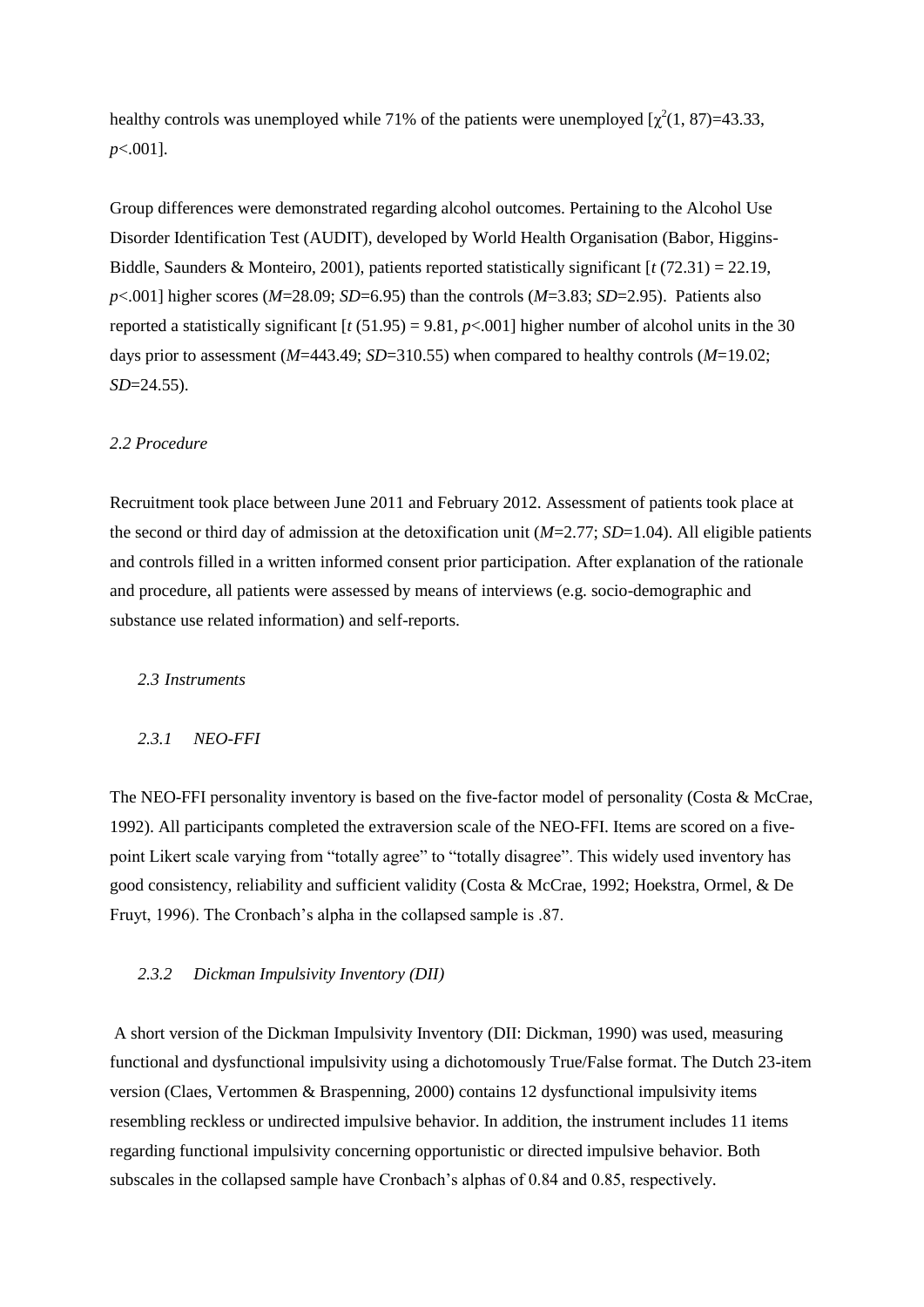### *2.3.3 Pleasant Activities List (PAL)*

The 139-item self-report Pleasant Activities List (PAL; Roozen, Wiersema, Strietman, Feij, Lewinson, Meyers, Koks & Vingerhoets, 2008) measures the frequency and subjective pleasure of the engagement in activities comprised by two parameters of reinforcement: (a) the amount of time engaged in the activity and (b) the respondent's subjective enjoyment of the experience associated with each of the activities during the previous 30 days. Consequently, the PAL has a double five-point rating scale ranging from "not at all" to "very often" on both frequency and enjoyability. In the present study the total scale general activities (GA) for all 139 items was applied. Furthermore, an adaptation was made consistent with the methodology of (Skidmore & Murphy, 2010). Each item was administered twice to obtain separate substance related and non-substance related frequency and enjoyability ratings. For example, participants rated (a) how often they went to parties while sober and how enjoyable they found these experiences and (b) how often they went to parties while using illicit drugs or alcohol and how enjoyable they found these experiences. Furthermore, double cross-product scores were calculated by multiplying the frequency and enjoyability ratings of substance related and non-substance related items. Cross-product scores are considered an estimate of total reported pleasure (Grosscup & Lewinsohn, 1980). In the present study for the collapsed sample the Cronbach's alpha's for the frequency and enjoyability of non-substance related activity rates and the enjoyability and frequency of substance related activity rates were .98, .99, .95, .96 respectively. The Cronbach's alpha for the cross product substance related and non-substance related scores were .98, .94, respectively.

### *2.4 Statistical analyses*

 $\chi^2$  tests were applied for dichotomous outcomes and the independent *t*-test for continuous outcomes. Pearson product–moment correlations were applied to examine the strengths of the associations between scales. Missing data considering both continuous and dichotomous scale variables were systematically replaced through Missing Value Analysis (MVA) provided by the Expectation Maximisation (EM) imputation algorithm. The imputations were conducted separately for each scale and group (i.e. patients and controls). Conservatively, imputed values were generated if patients had provided valid data for >75% of the items on the scale. Little's chi-square statistic indicated that all missing values were missing at random (MCAR; all  $ps > .05$ ). Furthermore, the mediational model applied in this study was theoretically based on the mediational model by Kenny and colleagues (e.g. Baron & Kenny, 1986). In this meditational model it was investigated whether two mediators DII functional impulsivity and DII dysfunctional impulsivity would mediate the association between NEO-FFI extraversion and PAL substance/non-substance related activities in terms of frequency,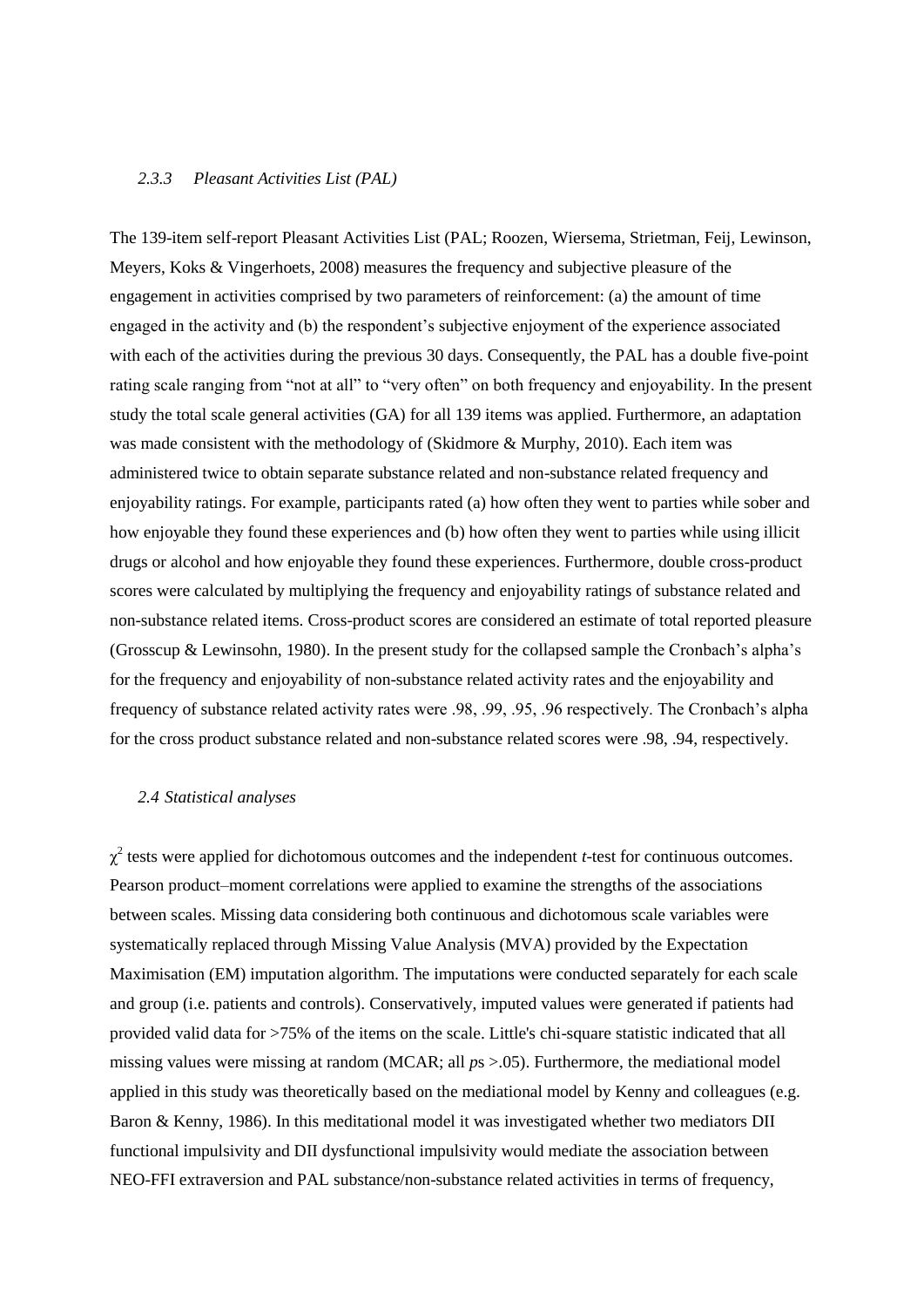enjoyability and cross-product scores. The multiple mediation model that was tested is depicted in Figure 1. To maintain comparability and consistency, the same analyses corresponding to this model was conducted separately for each of the PAL substance/non-substance activity score. The mediational analyses were based on nonparametric bootstrapping for standard errors, including bias-corrected and accelerated (BCa) 95% confidence intervals (CI) (Preacher & Hayes, 2005, 2008). The bootstrapped samples were set as *z*=5000. All *p*-values were two-sided and considered statistically significant at *p*< .05.

# **3. Results**

# *3.1 Group effects*

Patients reported statistically significantly higher levels than the control group in terms of DII dysfunctional impulsivity and on all three of the PAL substance related activity scores: frequency, enjoyability and cross product (Table 1). On the other hand, patients scored significantly lower than controls on NEO-FFI extraversion, DII functional impulsivity and the PAL enjoyability score of nonsubstance related activities.

### *3.2 Pearson product–moment correlations: collapsed sample*

It was found that NEO-FFI extraversion was positively correlated with all three PAL non-substance related activity scores: frequency (*r*= .41), enjoyability (*r*=.39), and cross product (*r*=.45; all *p*s<.001), while it was virtually unrelated to PAL substance related indices (*rs* ranging from -.19 to -.11; *ps*>.05). Positive correlates also emerged between DII functional impulsivity and all three PAL non-substance related activity scores: frequency ( $r = .34$ ), enjoyabillity ( $r = .35$ ), and cross product ( $r = .35$ ; all  $ps \le 0.001$ ). DII functional impulsivity appeared to be weak and negatively related to all three PAL substance related activity indices but these relations were not statistically significant (*p*s>.05). DII dysfunctional impulsivity was positively related to two PAL substance related indices: frequency  $(r=.32; p=.003)$ , cross product  $(r=.30; p=.005)$ , and subsequently, showed a statistical trend with respect to enjoyability (*r*=.20; *p*=.059). No meaningful relationships between DII dysfunctional impulsivity and PAL nonsubstance related activity scores were observed (*p*s>.05). NEO-FFI extraversion and DII functional impulsivity were moderately correlated (*r*=.56; *p*<.001), while a negative, but non-significant, relationship was found between NEO- FFI extraversion and DII dysfunctional impulsivity (*r*=-.11; *p*>.05). DII functional impulsivity and DII dysfunctional impulsivity emerged to be inversely correlated (*r*=-.23; *p*=.029).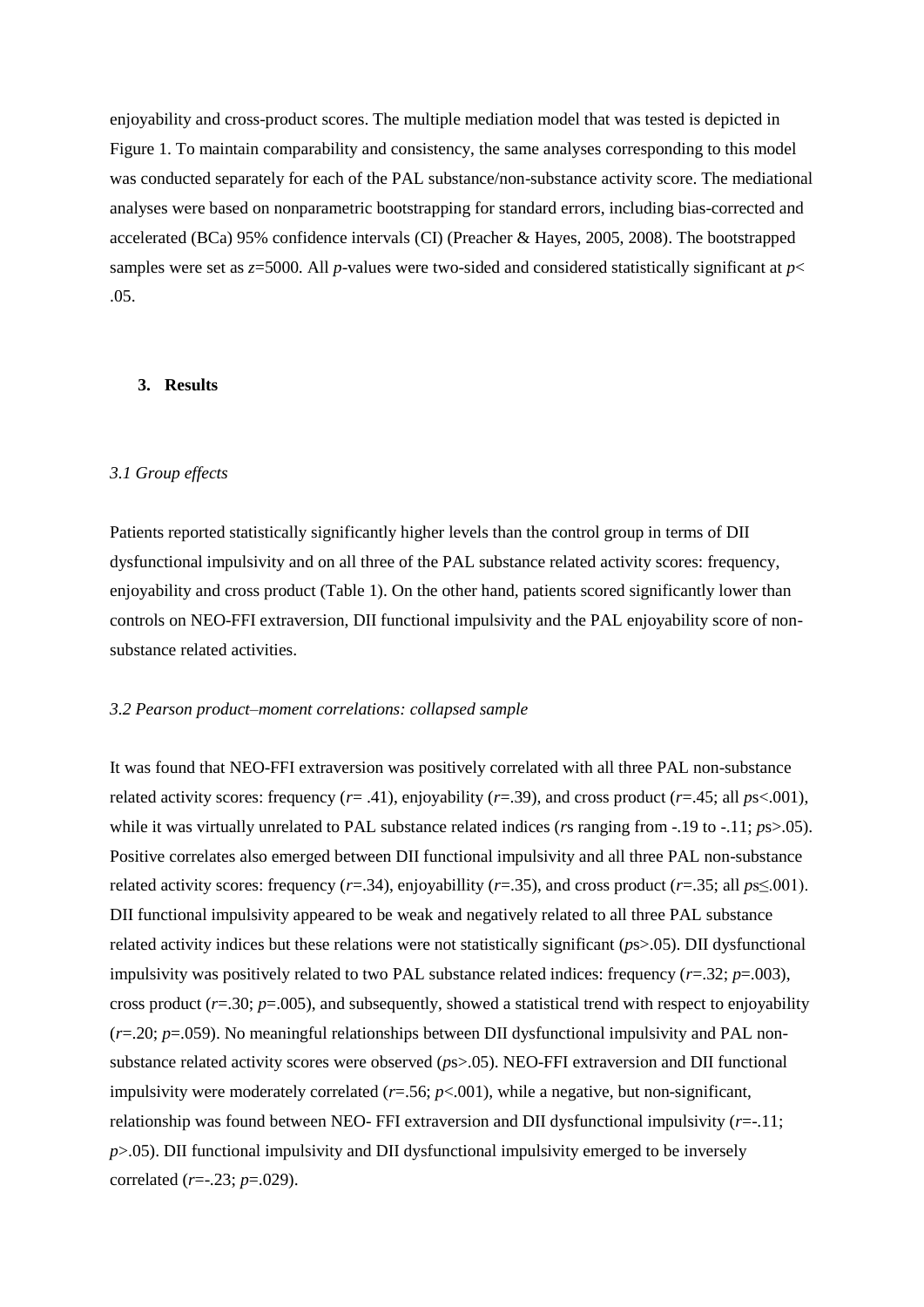#### *3.3 Pearson product–moment correlations: subgroup analyses*

Table 1 displays the intercorrelations tabulated for both patients and controls. Most correlates were globally comparable between both groups. Yet in the patient sample the correlation between NEO-FFI extraversion and DII dysfunctional impulsivity was weak and not statistically significant (*r*=.06;  $p$ >.05), while this relationship in the control group was much higher ( $r=$ .32) and exhibited a statistical trend  $(p=.064)$ .

### *3.4 Mediational model: collapsed sample*

Results based on bootstrapped samples indicated that NEO-FFI extraversion had a significant total effect on all three PAL non-substance related activity ratings: frequency (*C*=3.43, *p*< .001), enjoyability ( $C=4.59$ ,  $p < .001$ ) and cross product ( $C=21.02$ ,  $p < .001$ ), while no significant total effect on any of the PAL substance related activity ratings was observed (all *p*s>.05). Indirect effects of NEO-FII extraversion on PAL substance/non-substance related activity indices through DII functional impulsivity failed to reach significance, with intervals ranging from *BCa* 95% *CI* -.15 to .92 for the PAL enjoyability score of non-substance related activities to *BCa* 95% *CI* -5.72 to .94 for the PAL cross product score of substance related activities. Furthermore, an absence of indirect effects of NEO-FII extraversion on PAL substance/non-substance related indices through DII dysfunctional impulsivity were observed, with intervals ranging from *BCa* 95% *CI* -.21 to 3.07 for the PAL enjoyability score of non-substance related activities to *BCa* 95% *CI* -9.94 to 4.82 for the PAL cross product score of substance related activities. A statistically significant conditional effect of DII dysfunctional impulsivity on two of the PAL substance related activity indices was demonstrated; frequency (B1=4.59, *p*=.006) and cross product (B1=22.74, *p=*.013).

The mediational analyses yielded statistically significant R<sup>2</sup> values for the proportion of variance in PAL non-substance related activity indices in terms of frequency ( $R^2 = .19$ ), enjoyability ( $R^2 = .19$ ) and cross product ( $R^2 = .22$ ; all  $p < .001$ ). Significant  $R^2$  values were also obtained for the proportion of variance in two of the PAL substance related activity indices predicted from the overall model regarding frequency ( $\mathbb{R}^2 = .13$ , *p*=.011) and cross product scores ( $\mathbb{R}^2 = .11$ , *p*=.024), while the proportion of variance predicted from the overall model in the PAL enjoyability score of substance related activities failed to reach statistical significance (*p*>.05) .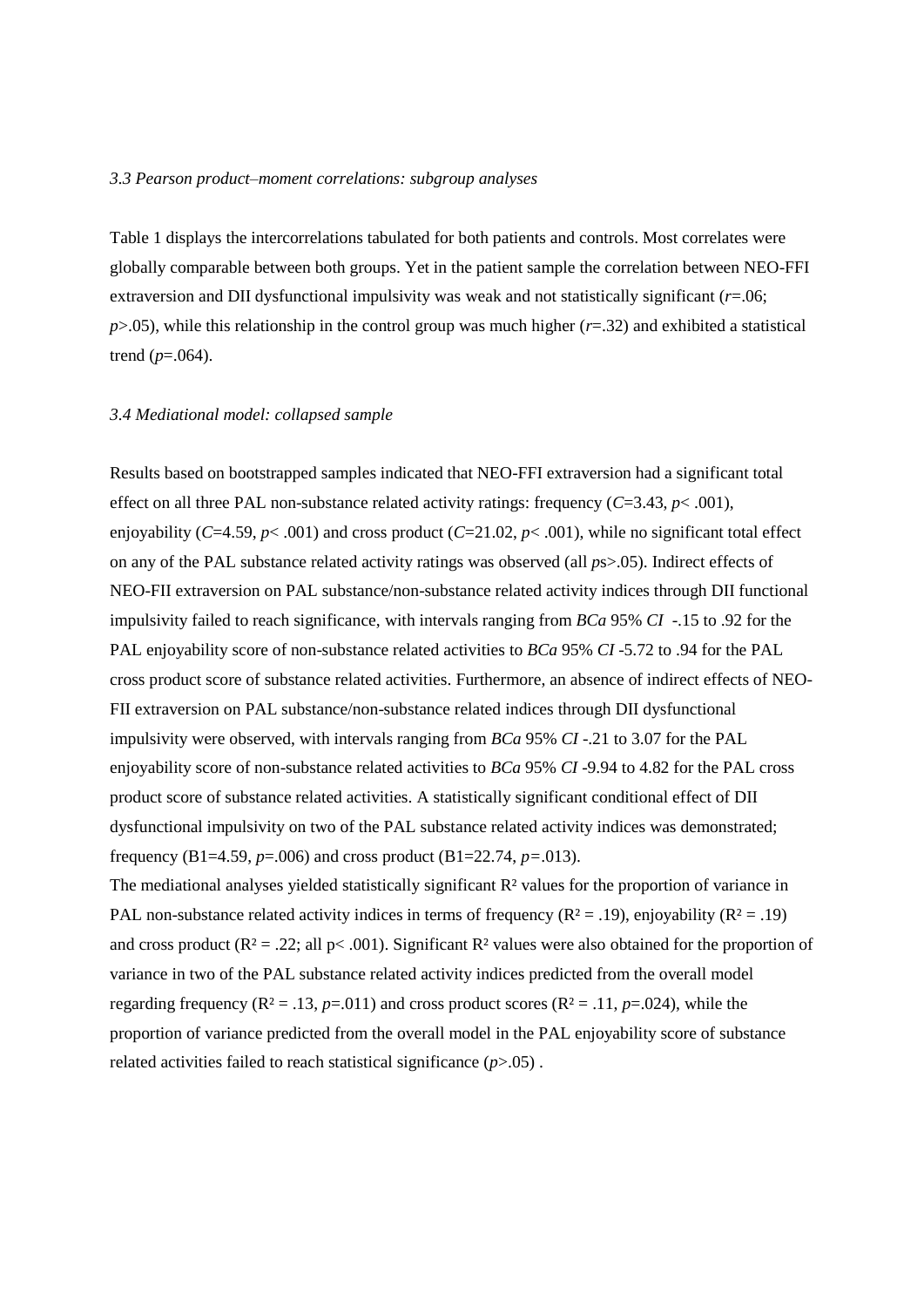#### *3.5 Mediational model: subgroup analyses*

Table 2 reflects the outcomes of the mediational analyses tabulated for both patients and controls. In the patient sample, NEO-FFI extraversion had a significant total effect on all three of the PAL nonsubstance related activity scores: frequency ( $C=3.6$ ,  $p=.003$ ), enjoyability ( $C=3.6$ ,  $p=.026$ ) and cross product (*C*= 20.66, *p=.*002). No significant total effect of NEO-FII extraversion on any of the PAL substance related activity scores was shown. Furthermore, all indirect effects of NEO-FII extraversion on PAL substance/non-substance related indices through DII functional/dysfunctional impulsivity, failed to reach significance. For DII functional impulsivity, *BCa* 95% *CI* ranged from -.54 to 3.93 for the PAL enjoyability score of non-substance related activities to -13.85 to 6.27 for the PAL cross product score of substance related activities. For DII dysfunctional impulsivity, *BCa* 95% *CI* ranged from -.26 to 1.02 for the PAL enjoyability score of substance related activities to -1.75 to 3.56 for the PAL cross product score of non-substance related activities.

In the control sample, an indirect effect emerged between NEO-FFI extraversion and the frequency and cross-product score of PAL non-substance related activities through DII functional impulsivity. It was found that DII functional impulsivity *partially* mediates the relationship between NEO-FFI extraversion and the PAL cross-product score of non-substance related activities, as both the independent variable (*C*'=22.52, *p*= .029) and the mediator (*A2* x *B2* = 6.59, *BCa* 95% *CI* .57 to 17.85] appeared significant. A *complete* mediational effect by DII functional impulsivity was demonstrated between NEO-FFI extraversion and the PAL frequency score of non-substance related activities, because the mediater appeared significant (*A2* x *B2* = 1.3, *BCa* 95% *CI* .08 to 3.52] and the independent variable failed to reach statistical significance (*C'*=2.93, *p*>.05). An indirect effect of DII functional impulsivity on the relation between NEO-FFI extraversion and the PAL enjoyability score of non-substance related activities failed to reach statistical significance [*BCa* 95% *CI* -.87 to 3.49]. Other results were comparable to those of the patient sample. NEO-FFI had a significant total effect on the PAL enjoyability score of non-substance related activities  $(C = 5.23, p = .028)$ . No statistical significant total effect of NEO-FII extraversion on any of the PAL substance related activity scores was shown. Finally, indirect effects of DII dysfunctional impulsivity between NEO-FFI extraversion and PAL substance/non-substance related activity scores failed to reach statistical significance with *BCa* 95% *CI* ranging from -.74 to .36 for the PAL frequency score of substance related activities to -14.90 to .01 for the PAL cross product score of non-substance related activities.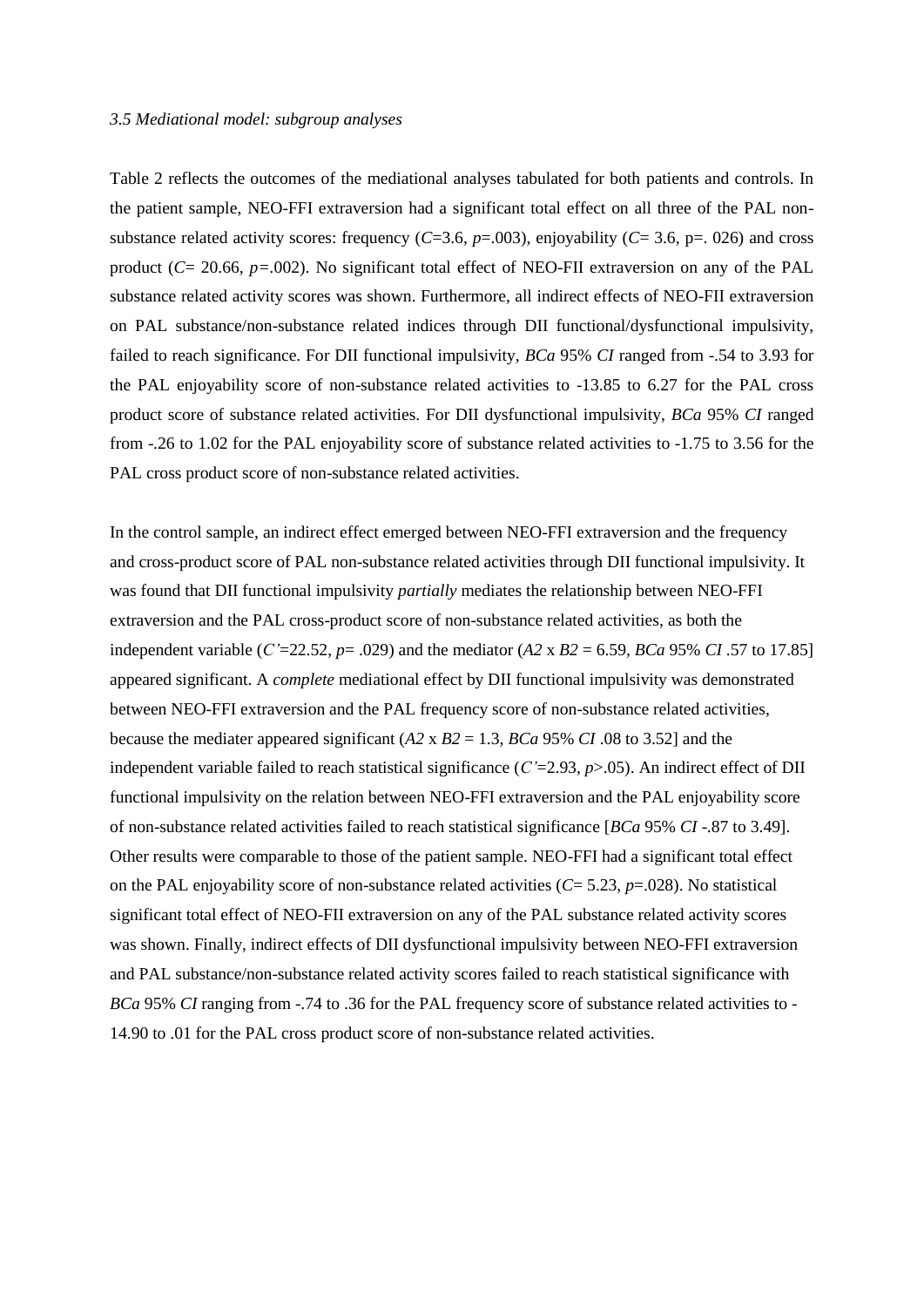# **4. Discussion**

The objective of this study was to investigate NEO-FFI extraversion in relation to PAL substance related activities, and alternatively, non-substance-related activity indices in inpatient alcoholdependent patients and healthy controls. Extraversion is considered a multifaceted construct that contains both sociability and impulsivity elements (Anderson & Revelle, 1994; Eysenck, 1967). To examine the associations both correlational and mediational analyses were employed.

The correlational analyses demonstrated positive relations between NEO-FFI extraversion and PAL non-substance related activity indices in the patient and healthy controls sample. DII functional impulsivity had similar positive relations with PAL non-substance related activity indices in the collapsed sample although subgroup analyses yielded positive but weaker relations. DII dysfunctional impulsivity appeared positively related to two PAL substance related activity indices in the collapsed sample but failed to reach significance with PAL substance related activity indices in the patient sample and appeared to be virtually uncorrelated to these indices in the control sample.

Mediational analyses in the collapsed sample confirmed that NEO-FFI extraversion was predictive of PAL non-substance related activity indices. Also, a conditional effect of DII dysfunctional impulsivity on the frequency and cross product score of PAL substance related activity indices was found in the collapsed sample, while this effect was absent in both subgroups. Analogue trends for controls indicated that DII functional impulsivity partially and completely mediated NEO-FFI extraversions' effect on the reported pleasure and frequency of non-substance related activities respectively. These findings suggest that high levels of NEO-FFI extraversion mainly attribute to the association between DII functional impulsivity and non-substance related activity engagement.

The results of this study are in support of the earlier notion that extraversion is associated with the engagement in valued and pleasant activities in clinical samples (Eysenck, 1967) and patients with substance use disorders in particular (Roozen, 2009). NEO-FFI extraversion appeared to be a significant predictor of PAL non-substance related activity indices in this study. This outcome mirrors previous findings that extraversion has been found to predict positive life outcomes across a wide variety of domains (Ozer & Benet-Martinez, 2006) from the experience of high levels of positive effect (Costa & McCrae, 1980; Lucas & Baird, 2004), satisfaction in social relationships (Paunonen, 2003) and job satisfaction (Thoresen, Kaplan, Barsky, Warren & de Chermont, 2003), to positive health outcomes(Danner, Snowdon & Friesen, 2001; Friedman et al. 1995). In the control sample, DII functional impulsivity exerted only a minor weight on the strong link between NEO-FFI extraversion and the reported engagement in non-substance related activities. Results of the collapsed sample point to an association between DII dysfunctional impulsivity and substance related activities. These findings confirm that DII functional impulsivity is positively associated with NEO-FFI extraversion (Chico, 2000; Chico et al., 2003), while DII dysfunctional impulsivity relates to SUD's (Maccallum,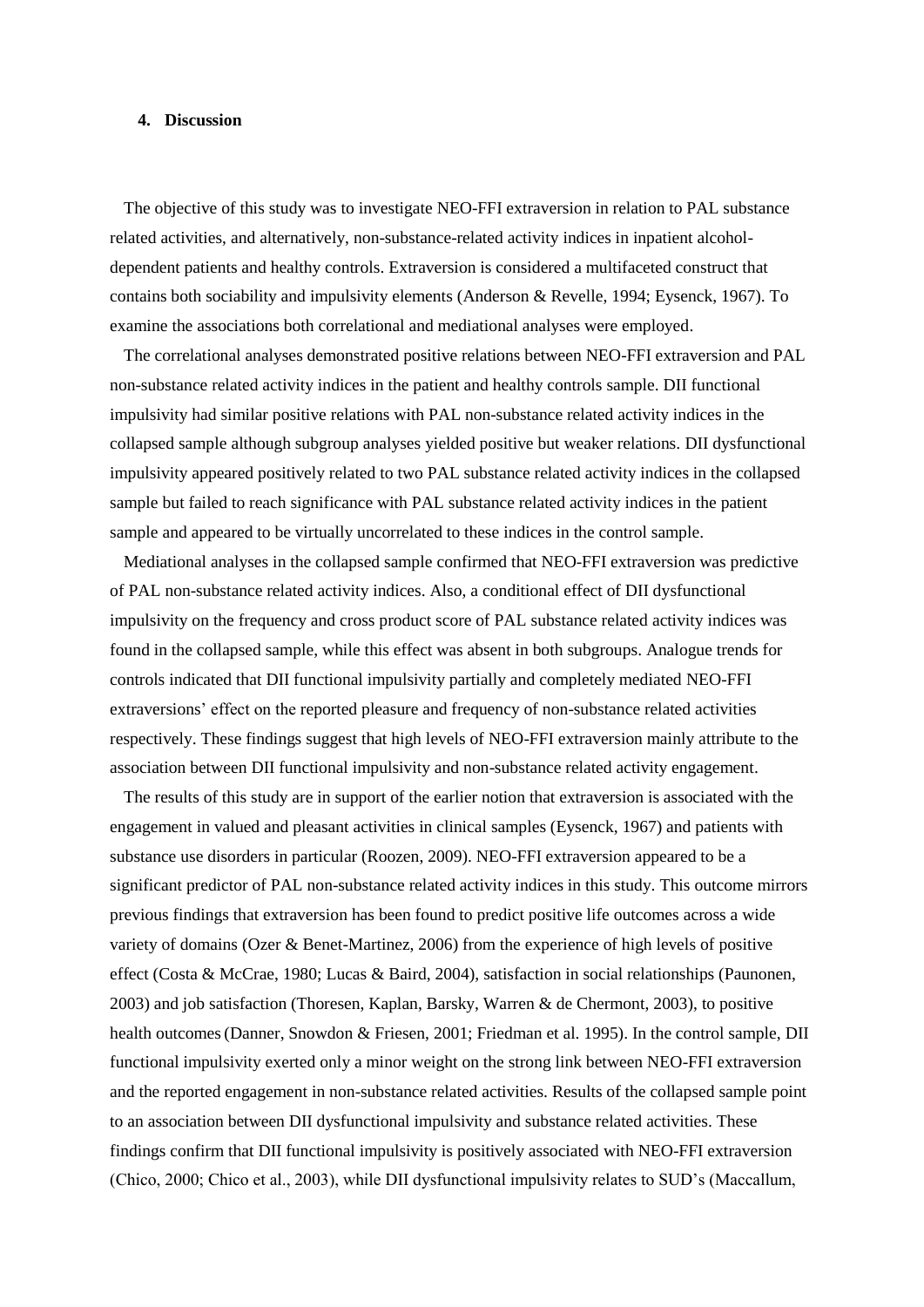Blaszczynski, Ladouceur & Nower, 2007; Semple, Patterson, Grant, 2004; Semple, Zians, Grant & Patterson, 2005).

Since it has been posited that impulsivity aspects may underlie extraversion, the hypothesis that high levels of extraversion may be indicative of disinhibition component (Sher et al., 2005), operationalized in the present study in terms of dysfunctional impulsivity, is not supported. Conversely, the findings indicate that extraversion may contain functional rather than dysfunctional components of impulsivity. It seems viable that these functional aspects of extraversion may serve as a driving force for the ad hoc selection and the lack of premeditation related to drinking-relevant social environments, often hold responsible for the initiation of alcohol drinking, but not the continuation of drinking (Park, Sher, Wood & Krull, 2009).

Clinically, the engagement in non-substance related activities appears to contribute to well-being in clinical (Eklund & Bäckström, 2005; Rüesch et al., 2004) and non-clinical samples (Lyubomirsky et al., 2005). Several Skinnerian based treatments promote the involvement in healthy activities, including the Community Reinforcement Approach (CRA; Hunt & Azrin, 1973; Meyers & Smith, 1995), Contingency Management (CM; Petry, Martin, Cooney & Kranzler, 2000; Iguchi, Belding, Morral, Lamb & Husband, 1997; Petry, Martin & Finocche, 2001) and applications of behavioral activation in the treatment of depression (BA; Lewinsohn, Biglan, & Zeiss, 1976). However, few attempts have been made to integrate personality findings with interventions to improve treatment outcomes (Staiger, Kambouropoulos & Dawe, 2007). In the present study, patients with high NEO-FFI extraversion ratings reported higher scores on PAL non-substance related activity indices, while inversely, patients with low NEO-FFI extraversion scores tended to report higher levels of PAL substance related activity indices. These findings suggest that interventions might be more effectively implemented after a screening of the personality dimension of extraversion at treatment entry. It could enable therapists to assist patients in composing an array of activities that match with their individual reinforcement needs while at the same time providing skills training in correspondence with their individual risk of engaging in (potential) high risk situations.

The present study has some methodological strengths to consider. The methodology of Hayes (2012) was used to estimate the direct and indirect effects of NEO-FFI extraversion on each of the PAL substance and non-substance related activities with DII functional and DII dysfunctional impulsivity. Compared to alternative methods of testing mediation, this approach has the advantage of assessing multiple mediating variables simultaneously and makes any violations of the assumption of normal distributions of scores less problematic (Hayes, 2012). To manage missing data the expectation maximization (EM) was used to in both samples. EM overcomes some of the limitations of other techniques that have been found to generate biased estimates and an underestimation of standard errors (Schafer & Olsen, 1998).

There are some methodological limitations in this study that should be notified. First, due to the small sample sizes of this study, analyses were statistically underpowered, indicated by some results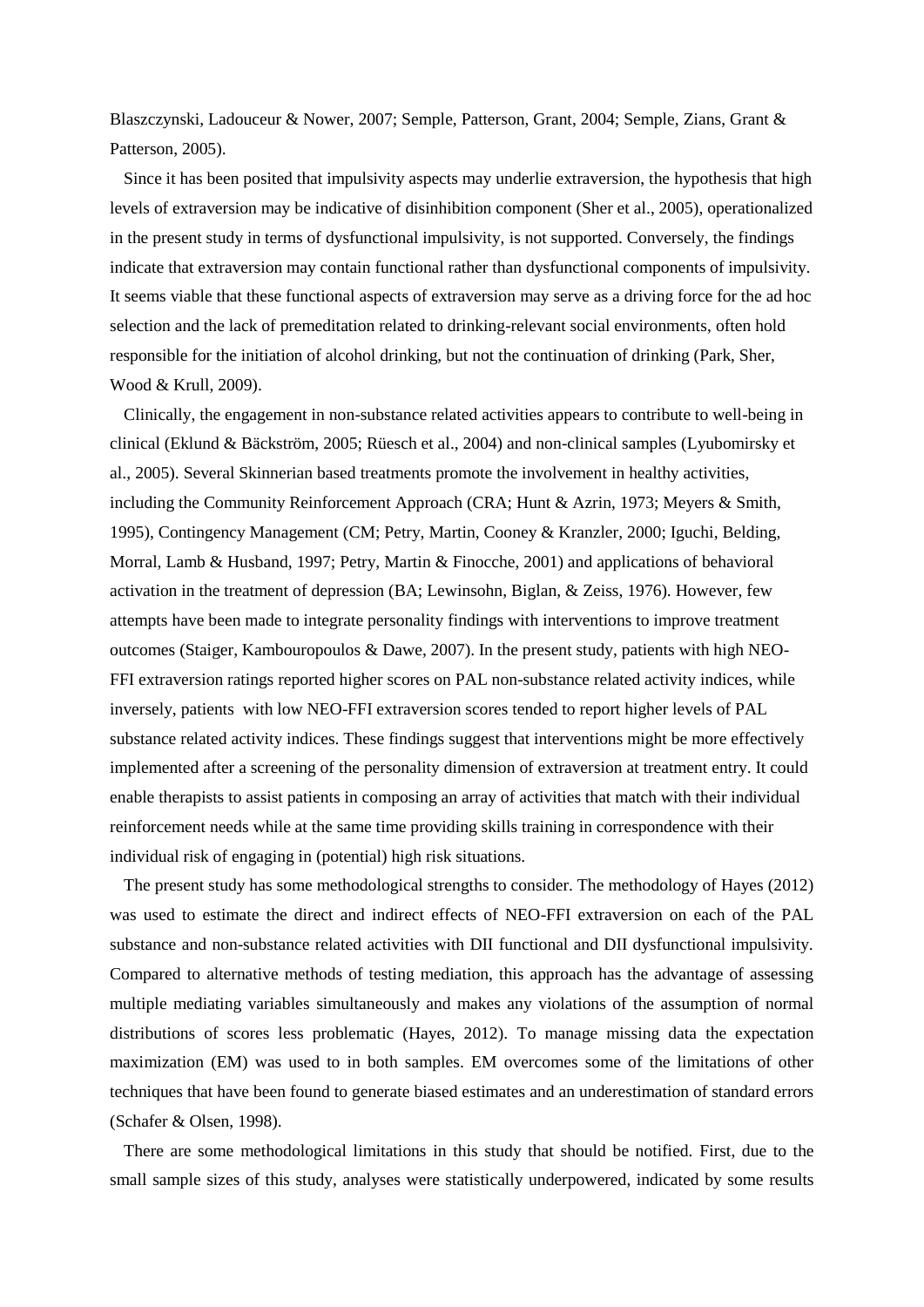obtained in the collapsed sample that failed to reach significance in sub-group analyses. Therefore, replication of this research with larger sample sizes would provide more validity and elucidation to the current findings. Second, the homogeneousness of the samples characterized by a non-selective group of alcohol dependent individuals and a group of healthy controls who were recruited from the similar community setting, limits the degree to which the results can be generalized to other populations. Third, impulsivity is a broad construct, probably consisting of a number of sub facets (Dick et al., 2010). Since many different measures of impulsivity are employed in human research that often show little correlation and different associations to outcomes (Dick et al., 2010, Whiteside & Lynam, 2001), replication of the present findings is needed with research that employs other types of assessment techniques such as performance based measures of impulsivity. Fourth, at the time of assessment, patients suffered from severe withdrawal symptoms such as irritability. We cannot rule out the influence of these symptoms on the reported high levels of dysfunctional impulsivity in the patient group. Fifth, we did not verify the self-reported alcohol and drug use by means of biochemical analyses in the past 30 days prior participation.

# **5. Conclusion**

Extraversion was found to be clearly associated with non-substance related activity engagement, while the relationship between extraversion and substance related activities was absent in both patients and controls. In the collapsed sample, dysfunctional impulsivity was found to be related to substance related activity engagement. Functional impulsivity was positively related to both extraversion and non-substance related activities in the collapsed sample, and appeared to mediate the relationship between extraversion and non-substance related activities in the control group. More research is needed to confirm the present findings.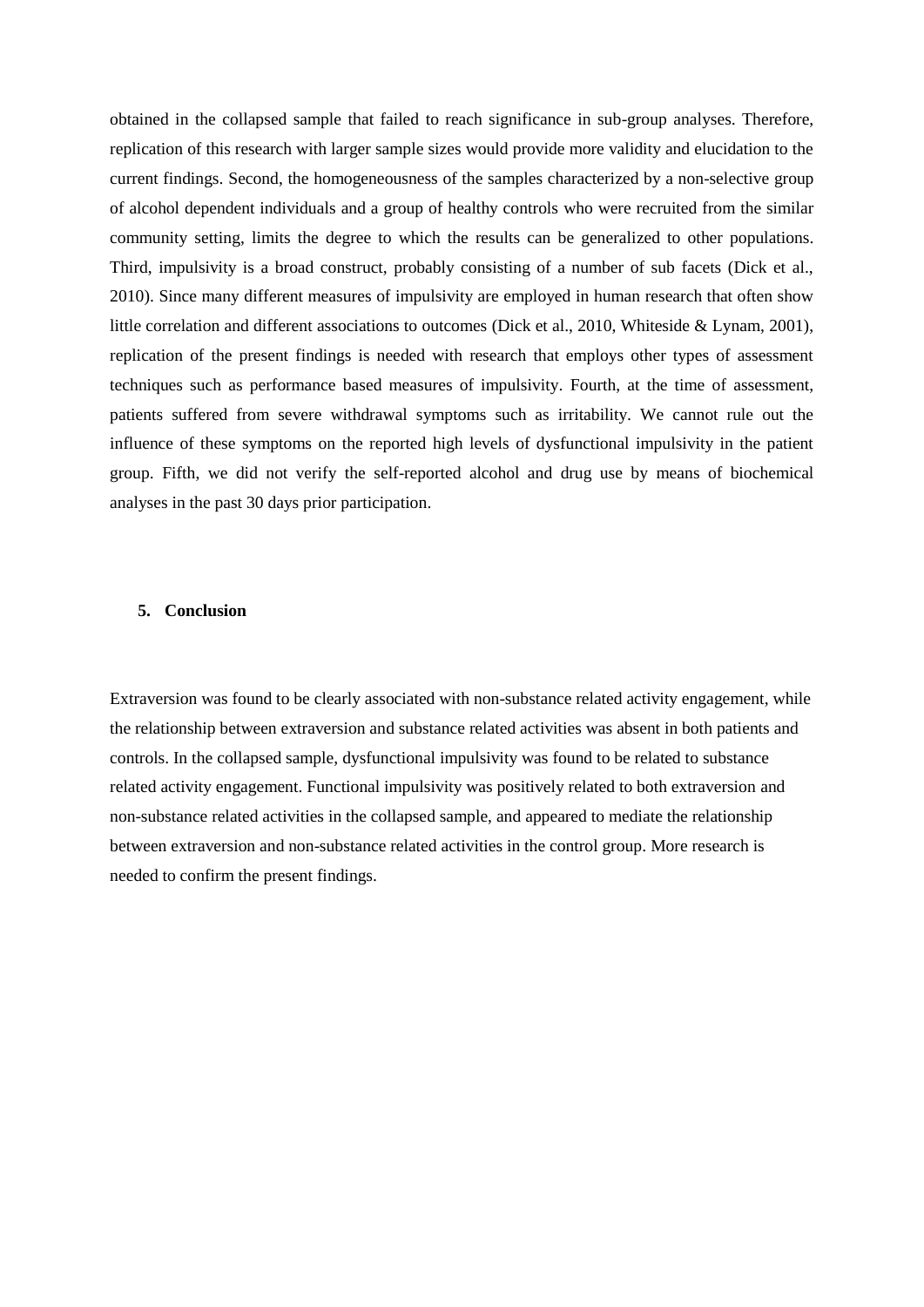# **References**

- American Psychiatric Association. (2000). *Diagnostic and statistical manual of mental disorders: DSM-IV-TR* (4<sup>th</sup>, text revision. Ed.). Washington, DC: American Psychiatric Association.
- Anderson, K.J. & Revelle, W. (1994). Impulsivity and time of the day: Is rate of change in arousal a function of impulsivity*. Journal of Personality and Social Psychology, 67,* 334-344.
- Babor, T. F., Higgins-Biddle, J. C., Saunders, J. B., Monteiro, M. (2001). AUDIT: The Alcohol Use Disorders Identification Test: Guidelines for use in primary health care, 2nd edn. World Health Organization, Geneva, Switzerland.
- Ball, S.A. (2002). Big five, alternative five, and seven personality dimensions: Validity in substance dependent patients. In: P.T. Costa, Jr., & Widiger, T.A. (Eds.), *Personality disorders and the Five Factor Model of personality (2nd ed.).* Washington, DC: American Psychological Association.
- Ball, S.A. (2004). Personality traits, disorders, and substance abuse. In: Stelmack, R.M. (Eds.), *On the psychobiology of personality: Essays of honor of Marvin Zuckerman.* Oxford: Elsevier Ltd.
- Baron, R.M. & Kenny, D.A. (1986). The moderator-mediator variable distinction in social psychological research: Conceptual, strategic, and statistical considerations*. Journal of Personality and Social Psychology, 51,* 1173-1182.
- Brooner, R.K., Templer, D., Skivis, D.S., Schmidt, C., & Monopolis, S. (1990). Dimensions of alcoholism: A multivariate analysis. *Journal of Studies on Alcohol, 51,* 77-81.
- Bottlender, M. & Soyka, M. (2005). Impact of different personality dimensions (NEO-Five-Factor Inventory) on the outcome of alcohol-dependent patients 6 and 12 months after treatment. *Psychiatry Research, 136,* 61-67.
- Caci, H., Nadalet, L., Baylé, F.J., Robert, P. & Boyer, P. (2003). Functional and dysfunctional impulsivity: contribution to the construct validity. Acta Psychiatrica Scandinavica, 107, 34-40.
- Carver, C.S., Sutton, S.K. & Scheier, M.F. (2000). Action, emotion, and personality: Emerging conceptual integration. *Personality and Social Psychology Bulletin, 26,* 741-751.
- Chico, E. (2000). Relacio´ n entre la impulsividad Functional y disfuncional y los rasgos de persinalidad de Eysenck [The relationship of functional and dysfunctional impulsivity to Eysenck's personality traits]. *Anuaro de psicologı´a, 31,* 64–79.
- Chico, E., Tous, J. M., Lorenzo-Seva, U., & Vigil-Colet, A. (2003). Spanish adaptation of Dickman's Impulsivity inventory: Its relationship to Eysenck's personality questionnaire. *Personality and Individual Differences, 35,* 1883–1892.
- Clark, D.B., Vanyukov, M., Cornelius, J. (2002). Childhood antisocial behavior and adolescent alcohol use disorders*. Alcohol Research & Health, 26;* 109*–*115*.*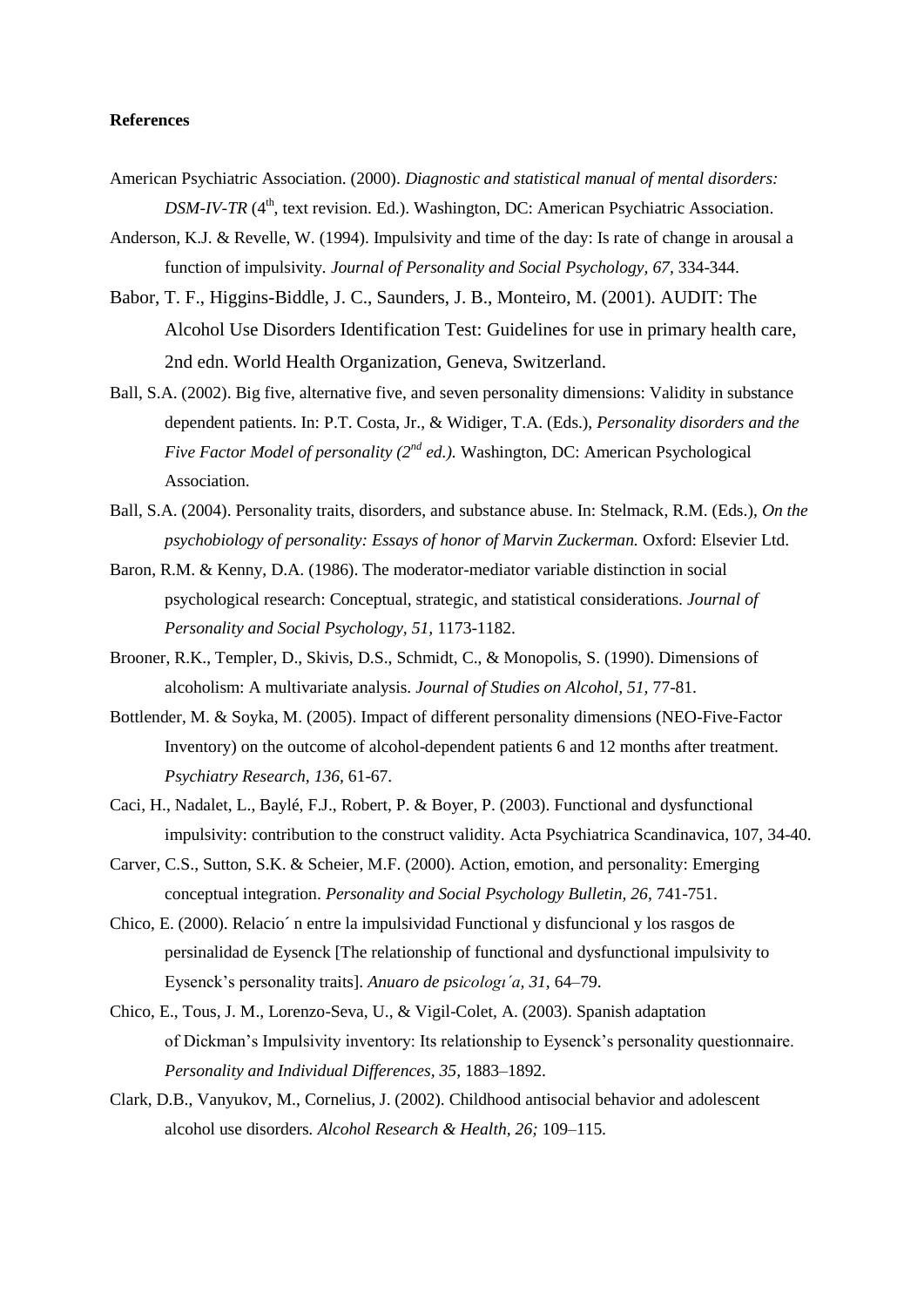- Cleas, L., Vertommen, H. & Braspenning, N. (2000). Psychometric properties of the Dickman Impulsivity Inventory. *Personality and Individual Differences, 29,* 27-35.
- Cohen, J. (1992). A power primer. *Psychological Bulletin, 112,* 155-159.
- Cohen, J. (1988). *Statistical power analysis for the behavioral sciences* (2<sup>nd</sup> ed.) Hillsdale, NJ:Erlbaum.
- Congdon, E. & Canli, T. (2005). The endophenotype of impulsivity: reaching consilience through behavioral, genetic, and neuroimaging approaches*. Behavioral and Cognitive Neuroscience Reviews, 4;* 262*–*281*.*
- Correia, C.J., Simons, J., Carey, K.B. & Borsari, B.E. (1998). Predicting drug use: Application of behavioral theories of choice. *Addictive Behaviors, 23,* 705-709.
- Costa, P. T., Jr & McCrae, R.R. (1980). Influence of extraversion and neuroticism on subjective wellbeing: Happy and unhappy people. *Journal of Personality and Social Psychology, 38,* 668- 678.
- Costa, P.T., Jr & McCrae, R.R. (1992). *Revised NEO Personality Inventory (NEO-PI-R) and NEO Five-Factor Inventory (NEO-FFI) professional manual.* Odessa, FL: Psychological Assessment Recources.
- Crews, F.T. & Boettiger, C.A. (2009). Impulsivity, frontal lobes and risk for addiction. *Pharmacology, Biochemistry and Behavior, 93,* 237-247.
- Danner, D.D., Snowdon, D.A. & Friesen, W.V. (2001). Positive emotions in early life and longevity: findings from the nun study. *Journal of Personality and Social Psychology, 80,* 804-813.
- Dawes, M.A.*,* Tarter, R.E.*,* Kirisci, L. (1997). Behavioral self-regulation: correlates and 2 year followups for boys at risk for substance abuse*. Drug and Alcohol Dependence 45*, 165*–*176*.*
- Depue, R.A. & Collins, P.F. (1999). Neurobiology of the structure of personality: Dopamine, facilitation of incentive motivation, and extraversion. *Behavioral and Brain Sciences, 22,* 491- 569.
- De Wit H. (2008). Impulsivity as a determinant and consequence of drug use: a review of underlying processes. *Addiction Biology,14,* 22–31.
- Dick, D.M., Smith, G., Olausson, P., Mitchell, S.H., Leeman, R.F., O'Malley, S.S. & Sher, K. (2010). Review: Understanding the construct of impulsivity and its relationship to alcohol use disorders. *Addiction Biology, 15,* 217-226.
- Dickman, S.J. (1990). Functional and dysfunctional impulsivity; Personality and cognitive correlates. *Journal of Personality and Social Psychology, 58,* 95-102.
- Diener, E., Larsen, R.J. & Emmons, R.A. (1984). Person x situation interactions: Choice of situations and congruence response. *Journal of Personality and Social Psychology, 47,* 580-592.
- Eklund M, Bäckström M. (2005). A model of subjective quality of life for outpatients with schizophrenia and other psychoses. *Quality of Life Research, 14,*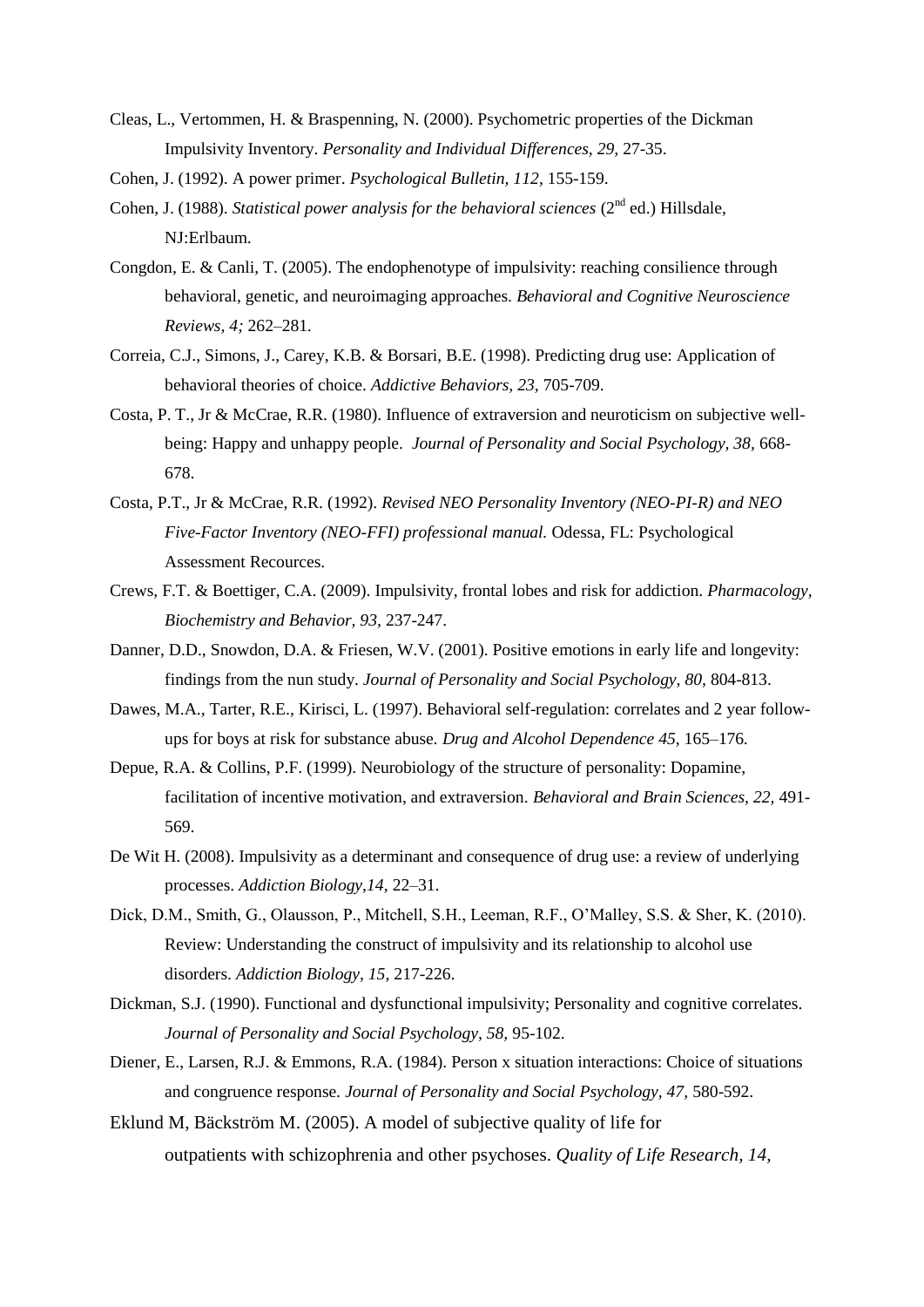1157-1168.

- Eklund, M. & Leufstadius, C. (2007). Relationships between occupational factors and health and wellbeing in individuals with persistent mental illness living in the community. *Canadian Journal of Occupational Therapy, 74,* 303-313.
- Eysenck, H.J. & Eysenck, M.W. (1985). *Personality and individual differences: A natural science approach.* New York: Plenum.
- Eysenck, H.J. (1967). *The biological basis of personality.* Springfield, IL: Charles C. Thomas.
- Eysenck, H. J., Nias, D. K., & Cox, D. N. (1982). Sport and personality. *Advances in Behaviour Research and Therapy, 4*, 1-56.
- Flory, K., Lynam, D., Milich, R., Leukeveld, C. & Clayton, R. (2002). The relations among personality, symptoms of alcohol and marijuana abuse, and symptoms of comorbid psychopathology: results from a community sample. *Experimental and Clinical Psychopharmacology, 10,* 425-434.
- Folstein, M.F., Folstein, S.E., & McHugh, P.R. (1975) "Mini- mental state". A practical method for grading the cognitive state of patients for the clinician. *Journal of psychiatric research, 12*, 189 – 198.
- Friedman, H.S., Tucker, J.S., Schwarz, J.E., Tomlinson-Keasey, C., Martin, L.R., et al. (1995). Psychosocial and behavioral predictors of longevity. *The American Psychologist, 50,* 69-78.
- Furnham, A. (1981). Personality and activity preference. *British Journal of Social Psychology 20,* 57–68.
- Gonzalez, R., Bechara, A., & Martin, E.M. (2007). Executive functions among individuals with methamphetamine or alcohol as drugs of choice: Preliminary observations. *Journal of Clinical and Experimental Neuropsychology, 29*, 155 – 159.
- Grosscup, S.J. & Lewinsohn, P.M. (1980). Unpleasant and pleasant events, and mood. *Journal of Clinical Psychology, 36,* 252-259.
- Gullo, M.J. & Dawe, S. (2008). Impulsivity and adolescent substance use: Rashly dismissed as "allbad"? *Neuroscience and Biobehavioral Reviews, 32,* 1507-1518.
- Habeych, M.E., Folan, M.M., Luna, B. &Tarter, R.E. (2006). Impaired oculomotor response inhibition in children of alcoholics: The role of attention deficit hyperactivity disorder. Drug and Alcohol Dependence, 82, 11-17.
- Hayes, A.F. (2012). PROCESS: A versatile computational tool for observed variable mediation, moderation, and conditional process modeling [White paper]. Retrieved from <http://www.afhayes.com/public/process2012.pdf>
- Hill, S.Y., Shen, S., Lowers, L. & Locke, J. (2000). Factors predicting the onset of adolescent drinking in families at high risk for developing alcoholism. *Biological psychiatry, 48,* 265-275.
- Hill, S.Y. & Yuan, H. (1999). Familial density of alcoholism and onset of adolescent drinking. *Journal of Studies on Alcohol and Drugs, 60,* 7-17.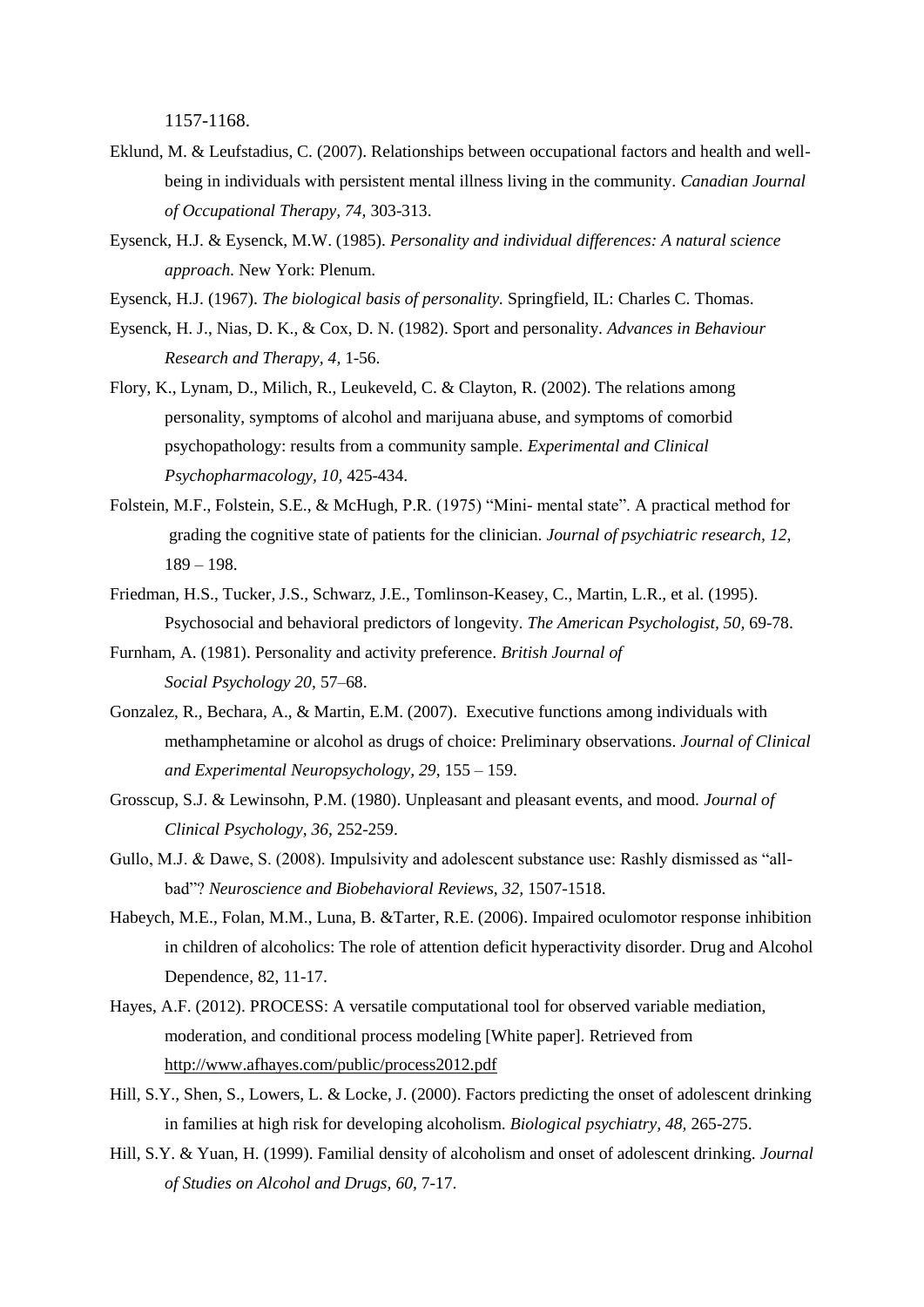- Hunt, G.M. & Azrin, N.H. (1973). A community-reinforcement approach to alcoholism. *Behaviour Research and Therapy, 11,* 91-104.
- Hoekstra, H.A., Ormel, H. & De Fruyt, F. (1996). *NEO Persoonlijkheidsvragenlijsten: NEO PI-R, & NEO-FFI. [NEO Personality Inventories: NEO PI-R & NEO-FFI].* Lisse, Netherlands: Sets & Zeitlinger.
- Iguchi, M.Y., Belding, M.A., Morral, A.R.., Lamb, R. & Husband, S.D. (1997). Reinforcting operants other than abstinence in drug abuse treatment: An effective alternative for reducing drug use. *Journal of Consulting and Clinical Psychology, 65,* 421-428.
- Khan, A.A., Jacobson, K.C., Gardner,C.O., Prescott, C.A. & Kendler, K.S. (2005). Personality and comorbidity of common psychiatric disorders. *British Journal of Psychiatry, 186,* 190-196.
- Kirkcaldy, B.D. & Furnham A. (1991). Extraversion, neuroticism, psychoticism and recreational choice. *Personality and Individual Differences 7,* 737–745.
- Lane, S.D., Cherek, D.R., Rhoades, H.M., Pietras, C.J. & Tcheremissine, O.V. (2003). Relationships among laboratory and psychometric measures of impulsivity: Implications in substance abuse and dependence. *Addictive Disorders & Their Treatment, 2,* 33-40.
- Law, M., Steinwender, S. & Leclair, L. () Occupation, health and well-being. *Canadian Journal of Occupational Therapy, 65,* 81-91.
- Lewinson, P.M., Biglan, A. & Zeiss, A.M. (1976). Behavioral treatment of depression. In P.O. Davidson (Ed.), *The behavioural management of anxiety, depression and pain.* New York: Brummer/Mazel.
- Littlefield, A.K., Sher, K. & Wood, P.K. (2009). Is "maturing out" of problematic alcohol involvement related to personality change? *Journal of Abnormal Psychology, 118,* 360-374.
- LoCastro, J., Spiro, A. I.I.I, Monnelly, E. & Ciraulo, D. (2000). Personality, family history, and alcohol use among older men: the VA Normative Aging Study. *Alcoholism: Clinical and Experimental Research, 24,* 501-511.
- Lucas, R.E. & Baird, B.M. (2004). Extraversion and emotional reactivity. *Journal of Personality and Social Psychology, 86,* 473-485.
- Lu, L. & Hu, C.H. (2005). Personality, leisure experiences and happiness. *Journal of Happiness Studies, 6,* 325-342.
- Lyubomirsky, S., Sheldon, K.M., & Schkade, D. (2005). Pursuing happiness: The architecture of sustainable change. *Review of General Psychology, 9,* 111–131.
- Maccallum, F., Blaszczynski, A., Ladouceur, R. & Nower, L. (2007). Functional and dysfunctional impulsivity in pathological gambling. Personality and Individual Differences, 43, 1829-1838.
- Martsh, C.T. & Miller, W.R. (1997). Extraversion predicts heavy drinking in college students. *Personality and Individual Differences, 23,* 153-155.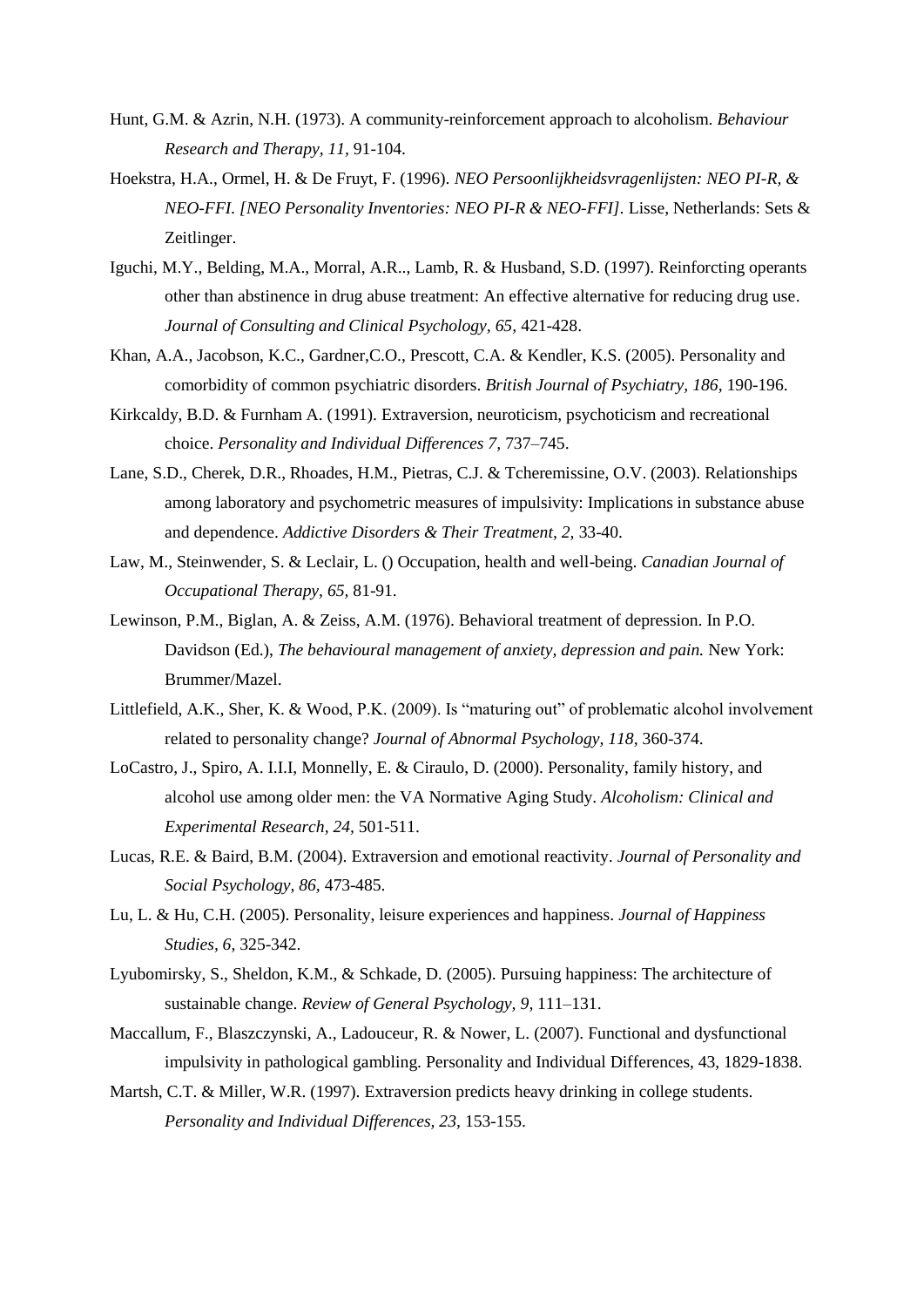- McGue, M., Slutske, W., Taylor, J. & Lacono, W.G. (1997). Personality and substance use disorders: I. Effects of gender and alcoholism subtype. *Alcoholism: Clinical and Experimental Research, 21,* 513-520.
- Meszaros, K., Willinger, U., Fischer, G., Schonbeck, G., & Aschauer, H.N. (1996). The tridimensional personality model: Influencing variables in a sample of detoxified alcohol dependents. *Comprehensive Psychiatry, 37,* 109-114.
- Meyers, R. J. & Smith, J. E. (1995). *Clinical guide to alcohol treatment: The Community Reinforcement Approach.* New York: Guilford Press.
- Miller, E., Joseph, S. & Tudway, J. (2003). Assessing the component structure of four self-report measures of impulsivity. *Personality and Individual Differences, 37,* 349-358.
- Ozer, D.J. & Benet- M artínez, V. (2006). Personality and the prediction of consequential outcomes. *Annual Review of Psychology, 57,* 401-421.
- Park, A., Sher, K.J., Wood, P.K., Krull, J.L. (2009). Dual mechanisms underlying accentuation of risky drinking via fraternity/sorority affiliation: The role of personality, peer norms, and alcohol availability. *Journal of Abnormal Psychology, 118,* 241-255.
- Paunonen, S.V. (2003). Big Five factors of personality and replicated predictions of behavior. *Journal of Personality and Social Psychology, 84,* 411–22.
- Petry, N.M., Martin, B., Cooney, J., Kranzler, H.R. (2000). Give them prizes, and they will come: Contingency management for treatment of alcohol dependence. *Journal of Consulting and Clinical Psychology, 68,* 250-257.
- Petry, N., Martin, B. & Finocche, C. (2001). Contingency management in group treatment: a demonstration project in an HIV drop-in center. *Journal of Substance Abuse Treatment, 21,*  89-96.
- Preacher, K.J. & Hayes, A.F. (2008). Asymptotic and resampling strategies for assessing and comparing indirect effects in multiple mediator models. *Behavior Research Methods, 40,* 879- 891.
- Preacher, K.J. & Hayes, A.F. (2005, December). SPSS and SAS macros for estimating and comparing indirect effects in multiple mediator models [Computer software]. Retrieved from http://www.quantpsy.org
- Roozen, H.G., Evans, B.E. & Wiersema, H.& Meyers, R.J. (2009). The influence of extraversion on preferences and engagement in pleasant activities in patients with substance use disorders: One size fits all? *Journal of Behavior Analysis in Health, Sports, Fitness and Medicine, 2,* 55-66.
- Roozen, H.G., van der Kroft, P., van Marle, H.J. & Franken, I.H.A. (2011). The impact of craving and impulsivity on aggression in detoxified cocaine-dependent patients. *Journal of Substance Abuse Treatment, 40,* 414-418.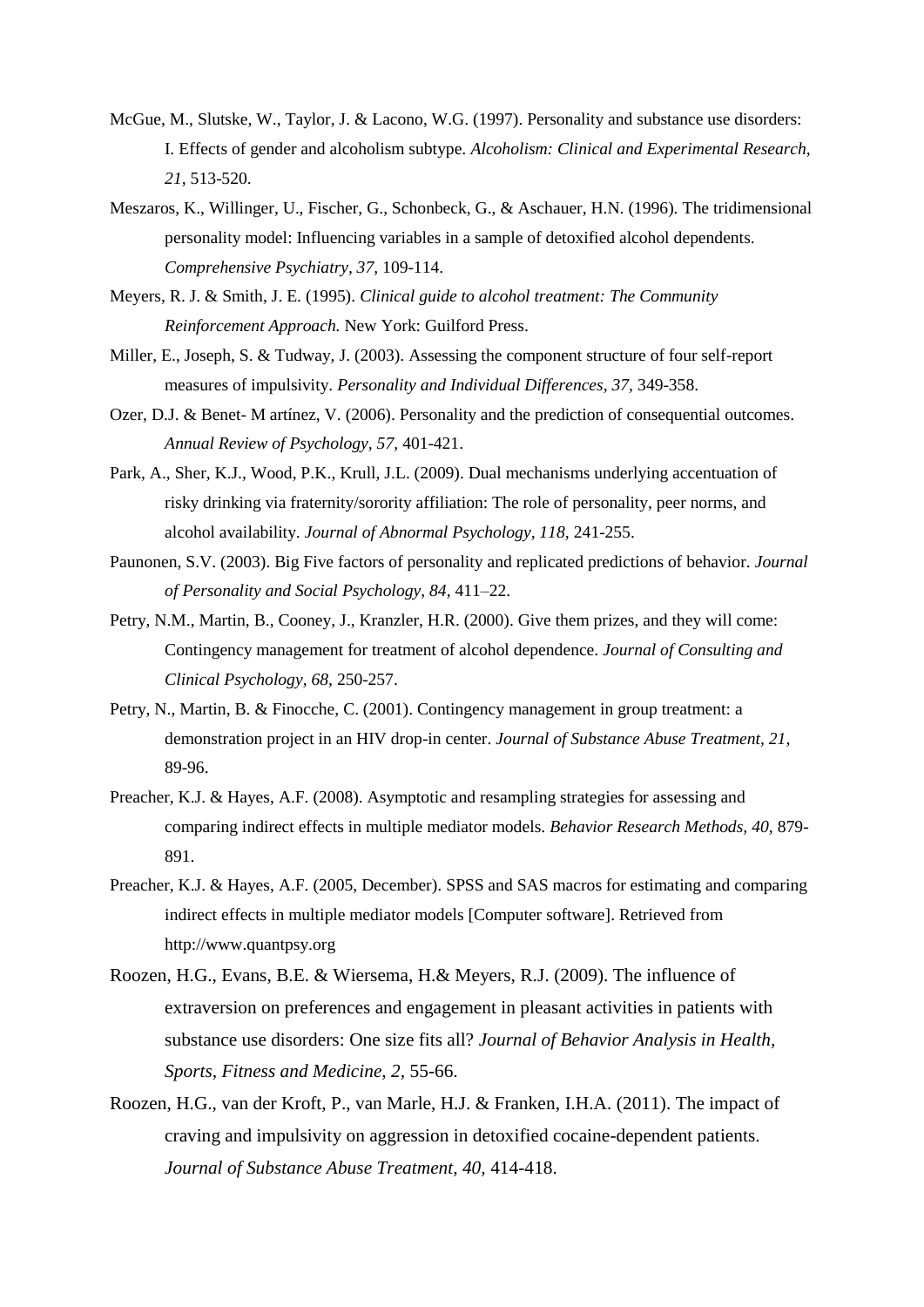- Roozen, H.G., Wiersema, H., Strietman, M., Feij, J.A., Lewinson, P.M., Meyers, R.J., Koks, M. & Vingerhoets, A.J.J.M. (2008). Development and psychometric evaluation of the Pleasant Activities List. *The American Journal on Addictions, 17,* 422-235.
- Rüesch, P., Graf, J., Meyer, P. C., Rössler, W., & Hell, D. (2004). Occupation, social support and quality of life in persons with schizophrenic or affective disorders. *Social Psychiatry and Psychiatric Epidemiology, 39,* 686-694.
- Schafer, J.L. & Olsen, M.K. (1998). Multiple imputation for multivariate missing-data problems: A data analyst's perspective. *Multivariate Behavioral Research, 33,* 545-571.
- Semple, S.J., Patterson, T.L. & Grant, I. (2004). A comparison of injection and non-injection methamphetamine-using HIV positive men who have sex with men. *Drug and Alcohol Dependence, 76,* 203-212.
- Semple, S.J., Zians, J. Grant, I. & Patterson, T.L. (2005). Impulsivity and methamphetamine use. *Journal of Substance Abuse Treatment, 29,* 85-93.
- Sher, K.J., Grekin, E.R. & Williams, N.A. (2005). The development of alcohol use disorders. *Annual Review of Clinical Psychology, 1,* 493-523.
- Sher, K.J. & Trull, T.J. (1994). Personality an disinhibitory psychopathology: Alcoholism an antisocial personality disorder. *Journal of Abnormal Psychology, 103,* 92-102.
- Sher, K.J., Trull, T.J., Bartholow, B.D. & Vieth, A. (1999). Personality and alcoholism: Issues methods, and etiological processes. In H. Blane & E. Leonard (Eds.), *Psychological theories of dinking and alcoholism* (pp. 54-105). New York: Plenum Press.
- Skidmore, R. & Murphy, J.G. (2010). Relations between heavy drinking, gender, and substance-free reinforcement. *Experimental and Clinical Psychopharmacology, 18,* 158-166.
- Stacy, A.W. & Newcomb, M.D. (1998). Memory association and personality as predictors of alcohol use: mediation and moderator effects. *Experimental and Clinical Psychopharmacology, 6,*  280-291.
- Staiger,P.K., Kambouropoulos, N. & Dawe, S. (2007). Should personality traits be considered when refining substance misuse treatment programs? *Drug and Alcohol Review, 26,* 17-23.
- Stanford M.S., Mathias, C.W., Dougherty, D.M., Lake, S.L., Anderson, N.E., Patton, J.H. (2009). Fifty years of the Barratt Impulsiveness Scale: An update and review. *Personality and Individual Differences, 47,* 385-395.
- Thoresen, C.J., Kaplan, S.A., Barsky, A.P., Warren, C.R. & de Chermont, K. (2003). The affective underpinnings of job perceptions and attitudes: A meta-analytic review and integration. *Psychological Bulletin, 129*, 914–45.
- Trull, T.J., Waudby, C.J. & Sher, K. J. (2004). Alcohol, tobacco, and drug use disorders and personality disorder symptoms. *Experimental an Clinical Psychopharmacology, 12,* 65-75.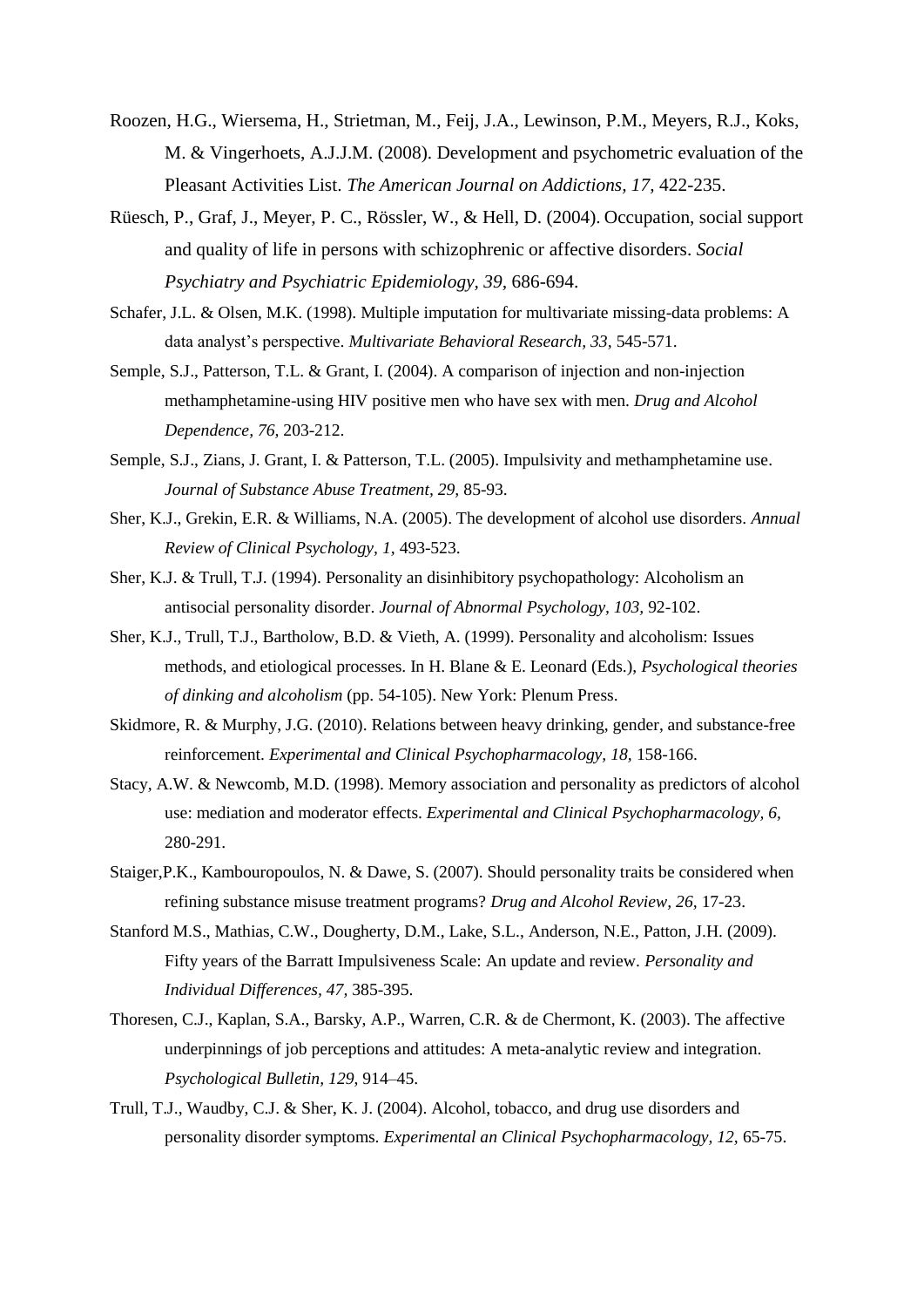- Verdejo-García, A., Bechara, A., Recknor, E.C., & Pérez-García, M. (2006). Executive dysfunction in substance dependent individuals during drug use and abstinence: an examination of the behavioral, cognitive and emotional correlates of addiction. Journal of the International *Neuropsychological Society 12*, 405 – 415.
- Verdejo-Garcia, A., Lawrence, A.J. & Clark, L. (2008). Impulsivity as a vulnerability marker for substance use disorders: review of findings from high-risk research, problem gamblers and genetic association studies*. Neuroscience & Biobehavioral Reviews, 32,* 777*–*810*.*
- Vuchinich, R.E., Simpson, C.A. (1998). Delayed reward discounting in alcohol abuse. Presented at National Bureau of Economic Research Conference 'The Economic Analysis of Substance Use and Abuse: An Integration of Econometric and Behavioral Research.' Cambridge, MA.
- Whiteside, S.P. & Lynam, D.R. (2001). The Five Factor Model and impulsivity: using a structural model of personality to understand impulsivity. *Personality and Individual Differences, 30,* 669-689.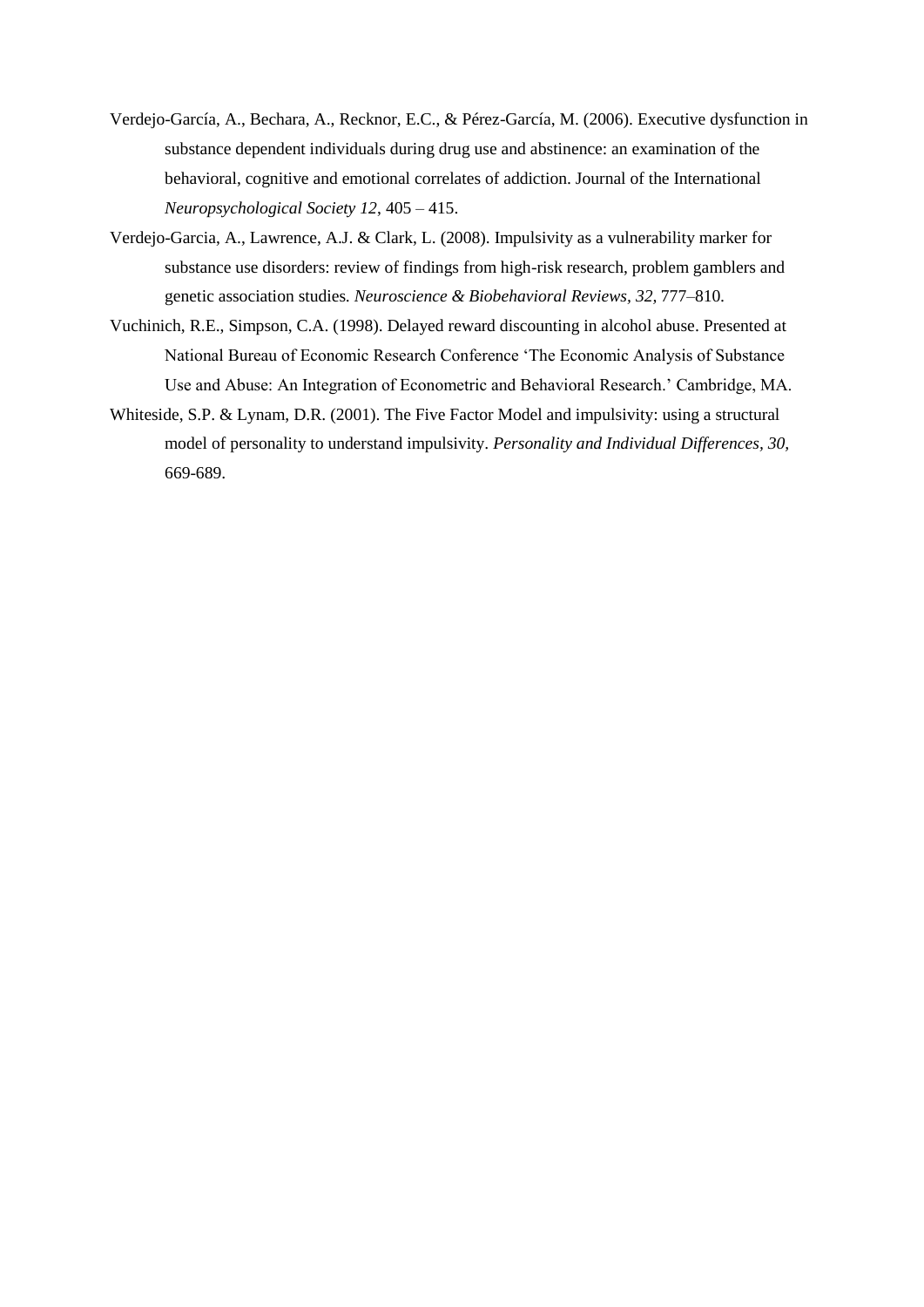### **Table 1.** Univariate strenght of correlations between measures

|                                                          |         | 2        | 3       |                |          | 6                 |          | 8        | 9        | Patients (n=52)  |        | Controls $(n=35)$ |           |                   |
|----------------------------------------------------------|---------|----------|---------|----------------|----------|-------------------|----------|----------|----------|------------------|--------|-------------------|-----------|-------------------|
|                                                          |         |          |         |                |          |                   |          |          |          | $\boldsymbol{M}$ | SD     | $\boldsymbol{M}$  | <b>SD</b> | t(df)             |
| NEO-FFI extraversion                                     | ۰       | $.51***$ | .06     | .02            | $.41**$  | .03               | $.31*$   | .02      | $.42**$  | 37.33            | 6.69   | 43.00             | 5.31      | $-4.20(85)$ ***   |
| 2 DII functional impulsivity                             | .44*    |          | $-.15$  | $-.02$         | $.28*$   | $-.03$            | .31      | $-.07$   | $.28*$   | 6.04             | 3.09   | 8.00              | 2.52      | $-3.12(85)$ **    |
| 3 DII dysfunctional<br>impulsivity                       | .32     | .08      |         | .11            | $-.00$   | .10               | $-.04$   | .13      | .04      | 5.17             | 3.78   | 1.77              | 1.85      | $5.57(78.75)$ *** |
| 4 PAL frequency substance<br>related activities          | .11     | .18      | $-0.06$ | $\overline{a}$ | $.37**$  | $.83**$<br>$\ast$ | $.29*$   | $.97***$ | $.37**$  | 220.36           | 54.16  | 161.4             | 30.31     | $6.49(82.66)$ **  |
| 5 PAL frequency non-<br>substance related                | $.38*$  | $.42*$   | $-.02$  | $-.15$         |          | .11               | $.58***$ | $.26+$   | .96***   | 266.59           | 58.64  | 279.94            | 52.89     | $-1.08(85)$       |
| 6 PAL enjoyability substance<br>related activities       | $-0.00$ | $-.03$   | $-.05$  | $.63***$       | $-.29+$  |                   | $.44**$  | $.90***$ | .20      | 262.41           | 82.89  | 208.93            | 73.41     | $3.09(85)$ **     |
| 7 PAL enjoyability non-<br>substance related activities  | $.37*$  | .28      | $-.06$  | $-.23$         | $.55**$  | .10               |          | $.29*$   | $.75***$ | 346.83           | 78.13  | 386.72            | 74.84     | $-2.38(85)*$      |
| 8 PAL cross procuct substance<br>related activities      | .10     | .10      | $-0.06$ | $.91***$       | $-.20$   | $.89***$          | $-.03$   | $\sim$   | $.28*$   | 564.70           | 314.45 | 288.41            | 166.89    | $5.32(81.27)$ *** |
| 9 PAL cross product non-<br>substance related activities | .44**   | $.42*$   | $-.08$  | $-.18$         | $.93***$ | $-.17$            | $.77***$ | $-.15$   | $\sim$   | 849.32           | 325.81 | 943.73            | 299.21    | $-1.37(77.16)$    |

*Note*: Figures are means, standard deviations, and Pearson product-moment correlations. Strong correlations (>0.50; Cohen, 1988, 1992) are presented in bold, very strong correlations (>0.70) are also underscored. The correlational values above the diagonal mirror the patient sample and those below the diagonal represent the control group. \**p*<.05, \*\**p*<.01, \*\*\**p* <.001.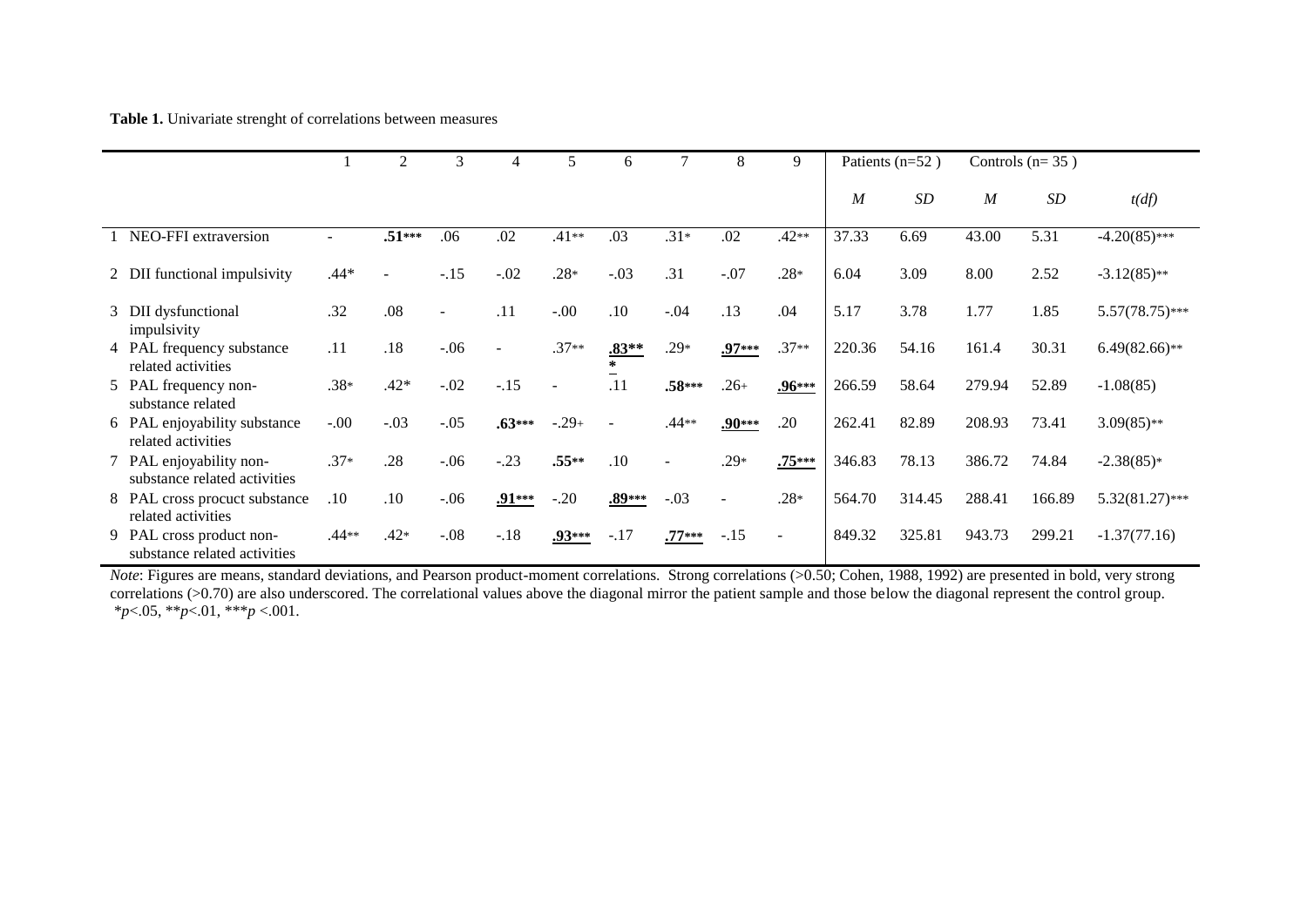|                                                        | Total effect<br>Direct effect<br>NEO-FII<br>NEO-FII<br>extraversion<br>extraversion |                     |                | Mediation by DII dysfunctional impulsivity |                | Mediation by DII functional impulsivity |                |                |                      |  |
|--------------------------------------------------------|-------------------------------------------------------------------------------------|---------------------|----------------|--------------------------------------------|----------------|-----------------------------------------|----------------|----------------|----------------------|--|
|                                                        | ${\bf C}$                                                                           | $\mathrm{C}^\prime$ | A <sub>1</sub> | B1                                         | $A1 \times B1$ | A2                                      | B2             | $A2 \times B2$ | Total R <sub>2</sub> |  |
| PAL frequency of substance<br>related activities       | .15                                                                                 | .16                 | .03            | 1.56                                       | .05            | $.23**$                                 | $-.29$         | $-.07$         | .01                  |  |
|                                                        | .64                                                                                 | .43                 | .11            | $-1.60$                                    | $-.18$         | $.21**$                                 | 1.88           | .39            | .04                  |  |
| PAL frequency of non-<br>substance related activities  | $3.60**$                                                                            | $3.20*$             | .03            | $-.14$                                     | $-.005$        | $.23**$                                 | 1.72           | .41            | $.17*$               |  |
|                                                        | $3.78*$                                                                             | 2.93                | .11            | $-4.07$                                    | $-.45$         | $.21**$                                 | 6.26           | 1.3            | $.24*$               |  |
| PAL enjoyability of<br>substance related activities    | .41                                                                                 | .60                 | .03            | 1.96                                       | .06            | $.23**$                                 | $-1.07$        | $-.25$         | .01                  |  |
|                                                        | $-.05$                                                                              | .41                 | .11            | $-2.02$                                    | $-.22$         | $.21**$                                 | $-1.14$        | $-.24$         | .00                  |  |
| PAL enjoyability of non-                               | $3.60*$                                                                             | 2.43                | .03            | $-.40$                                     | $-.01$         | $.23**$                                 | 5.00           | 1.18           | .13                  |  |
| substance related activities                           | $5.23*$                                                                             | 5.25                | .11            | $-7.71$                                    | $-.85$         | $.21**$                                 | $\overline{4}$ | .83            | .19                  |  |
| PAL cross product                                      | .71                                                                                 | 2.32                | .03            | 9.56                                       | .30            | $.23**$                                 | $-8.09$        | $-1.91$        | .02                  |  |
| substance related activities                           | 3.04                                                                                | 3.09                | .11            | $-8.88$                                    | $-.98$         | $.21**$                                 | 4.49           | .93            | .02                  |  |
| PAL cross product non-<br>substance related activities | 20.66**                                                                             | 18.34*              | .03            | 2.36                                       | .07            | $.23**$                                 | 9.46           | 2.24           | $.19*$               |  |
|                                                        | 24.98**                                                                             | 22.52*              | .11            | $-37.3$                                    | $-4.13$        | $.21**$                                 | 31.71          | 6.59           | $.31**$              |  |

**Table 2.** Results of mediation analysis for NEO-FII extraversion as predictor of PAL substance/non-substance related activities with paths to represent mediation by DII functional/dysfunctional impulsivity

*Note:* Displayed are the outcomes of patients and controls. Results of patients are presented in bold. +p<0.10, \**p*<.05, \*\**p*<.01, \*\*\**p* <.001.